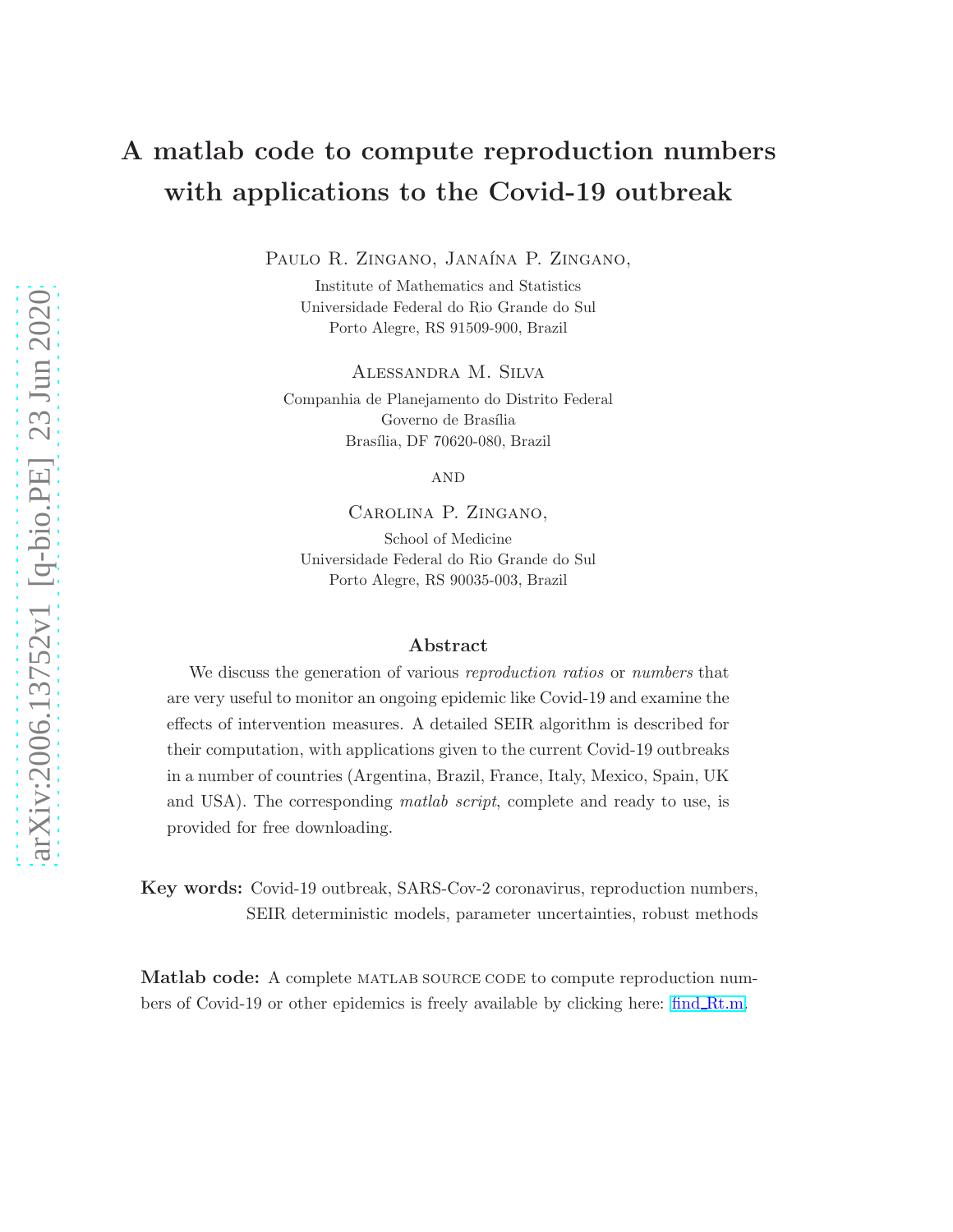#### 1. Introduction

The monitoring of the evolving state of a serious epidemic can be done during and after its outbreak by estimating the daily values of basic ratios generally known as reproductive or reproduction numbers [\[5,](#page-14-0) [6,](#page-14-1) [7,](#page-14-2) [13\]](#page-15-0). While not properly geared to allow serious predictions of future values of the epidemic, they are nevertheless able to display the past and present history with amazing clarity. However, as their calculation depends on the values of various mathematical parameters (like the length of transmission and incubation periods), this ability may be impaired by inaccuracies in their estimation. This is particularly true for the widely used basic reproduction number, which measures the average number of secondary cases generated by a typical infectious individual in a full susceptible population (Figure 1).



Fig. 1: Time evolution of standard basic reproduction numbers of Covid-19 in Brazil since the date of 100 cases reported  $(t = 0)$ , showing the effect of two distinct hypothetical transmission periods  $(T_t = 20)$ and  $T_t = 10$ , resp.). In this example,  $t = 0$  corresponds to  $03/13/2020$ . (Data source: [covid.saude.gov.br\)](https://covid.saude.gov.br)

On the other hand, once some mathematical model has been chosen to simulate the disease dynamics and its parameters determined, several alternative reproductive numbers become automatically available at no additional computational cost, many showing very little dependence on key parameters like transmission or incubation times. We will illustrate this fact in the context of deterministic SEIR models, but our approach can be adapted to other mathematical models (deterministic or stochastic) as well.

The idea is most easily explained by considering the simplest SEIR model of all, defined by the equations (1.1) below. This model divides the entire population in question into four classes: the *susceptible* individuals (class S), those *exposed* (class E, formed by infected people who are still inactive (i.e., not yet transmitting the disease), the *active infected* or *infectious* individuals (class I) and the *removed* ones. The latter class is formed by those who have recovered from the disease (class R) or who have *died* from it (class D). The dynamics between the various classes is given in the universal language of calculus by the differential equations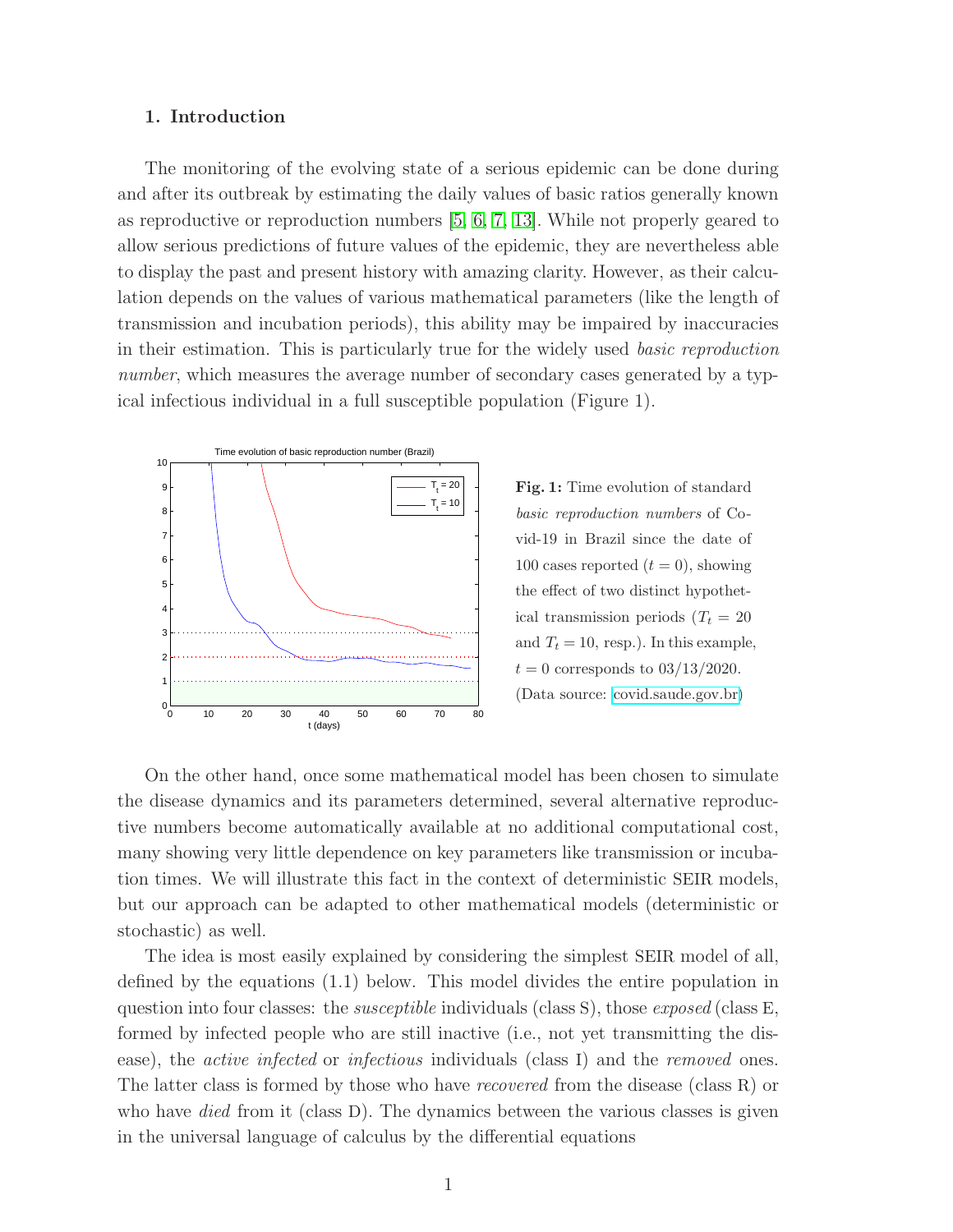$$
\begin{cases}\n\frac{dS}{dt} = -\beta \frac{S(t)}{N} I(t),\n\frac{dE}{dt} = \beta \frac{S(t)}{N} I(t) - \delta E(t),\n\frac{dI}{dt} = \delta E(t) - (r + \gamma) I(t),\n\frac{dR}{dt} = \gamma I(t),\n\frac{dD}{dt} = r I(t),\n\end{cases}
$$
\n(1.1)

see e.g.  $[2, 4, 7, 12]$  $[2, 4, 7, 12]$  $[2, 4, 7, 12]$  $[2, 4, 7, 12]$  for a detailed discussion of the various terms and their meanings. The parameters  $\beta$  (average transmission rate) and r (average letthality rate of the population I due to the disease) vary with  $t$  (time, here measured in DAYS), but  $\delta$  and  $\gamma$  are typically positive constants given by

$$
\gamma = \frac{1}{T_t}, \qquad \delta = \frac{1}{T_i}, \tag{1.2}
$$

where  $T_t$  denotes the AVERAGE TRANSMISSION PERIOD and  $T_i$  stands for the MEAN INCUBATION TIME, which will be taken as  $14$  and  $5.2$ , respectively  $[9, 10, 14]$  $[9, 10, 14]$  $[9, 10, 14]$ . In the system  $(1.1)$ , N denotes the full size of the susceptible population initially exposed, so that we have  $S(t_0) + E(t_0) + I(t_0) + R(t_0) + D(t_0) = N$ , where  $t_0$  denotes the initial time. Observing that, by the equations (1.1), the sum  $S(t) + E(t) + I(t) + R(t)$  $+D(t)$  is invariant, it follows the CONSERVATION LAW

$$
S(t) + E(t) + I(t) + R(t) + D(t) = N, \t\forall t > t_0,
$$
\n(1.3)

since, for simplicity, the model neglects any changes in the population due to birth, migration or death by other causes during the period of the epidemic (of the order of a few months). To well define the model (1.1), besides informing the functions  $\beta(t)$ and  $r(t)$  we need to provide the initial values  $S(t_0)$ ,  $E(t_0)$ ,  $I(t_0)$ ,  $R(t_0)$ ,  $D(t_0)$ , which is not a trivial task, since not all of these variables are reported, and those reported may be in error — which may well be large in case of significant underreporting.

It thus seems clear that predicting reasonably right values for the variables  $S(t)$ ,  $E(t)$ ,  $I(t)$ ,  $R(t)$  and  $D(t)$  at future times is not a simple problem, especially in the long time range. The situation becomes even more complicated for more complex (i.e., stratified) models, which add other variables and parameters to be determined. Calibrating many parameters can quickly become a nightmare. For all its simplicity, models with few variables and parameters like (1.1) can yield surprisingly good results and thus should not be overlooked, as will be seen in the sequel.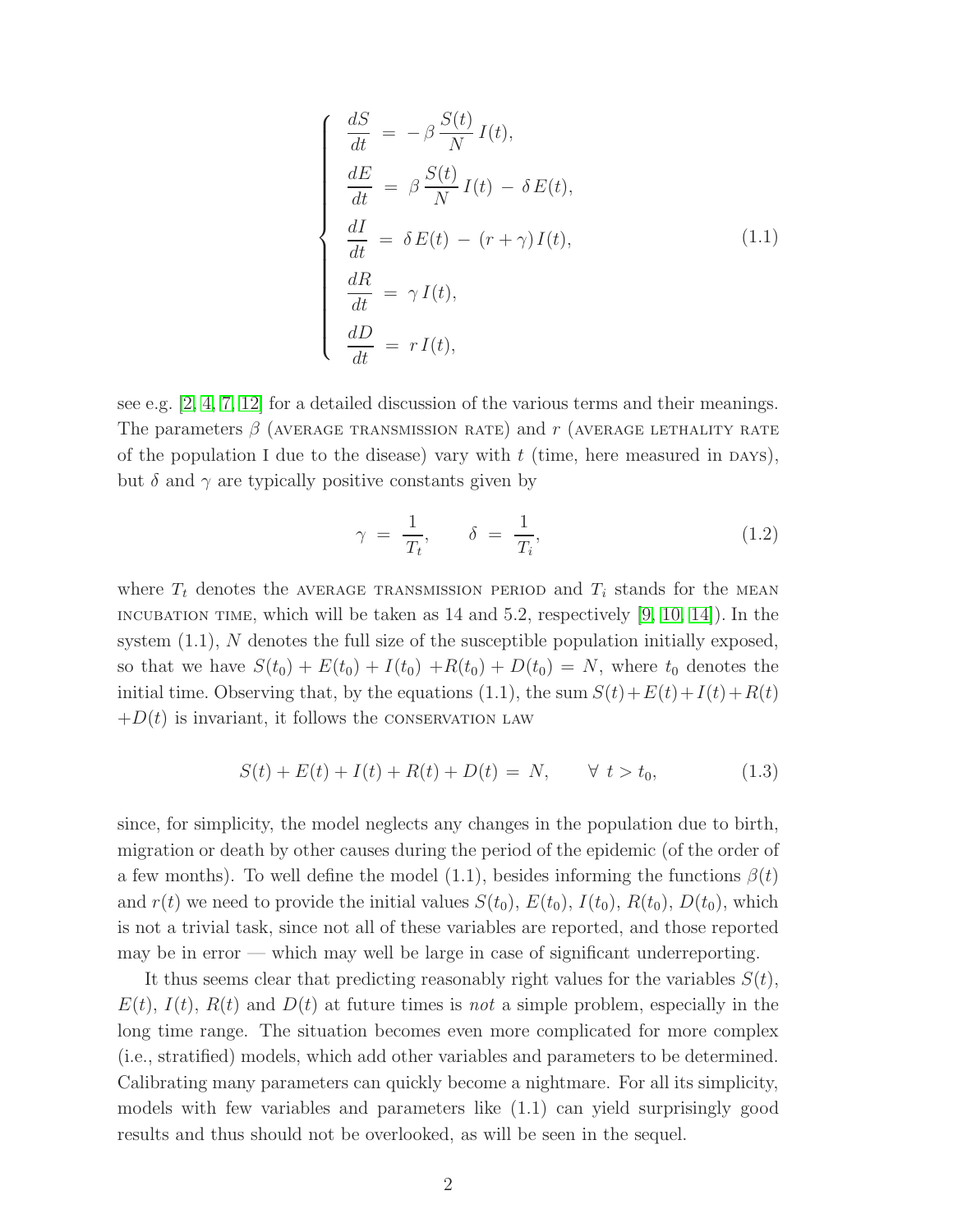#### 2. Implementing the SEIR model

Having introduced the SEIR equations (1.1), we now describe an implementation of this model that is suitable for the computation of reproduction numbers.

#### $(i)$  assigning a value to the population parameter N

In the case of Covid-19, which can be considered a new virus (SARS-CoV-2), it has been common to assume the entire population susceptible and assign its whole value to N. This is highly debatable, since this parameter refers to that particular fraction of the susceptible population that is effectively subject to infection. For deterministic models, this introduces the possibility that an outbreak might not happen after the introduction or reintroduction of a few infected individuals, as it has been long recognized in the stochastic literature  $[1, 9]$  $[1, 9]$ . In any case, it turns out that N is not so much important for the short range dynamics as it proves to be in the long run (see Figures 2a and 2b), so that for our present purposes this is not a serious issue. We have therefore taken for N the full population of the region under consideration.



Fig. 2a: Prediction by model (1.1) of the daily number of new cases of Covid-19 expected to be reported in Brazil between the initial time  $t = t_0 = 60$  (April 25th) and  $t =$ 200 (September 12th), considering susceptible populations of  $N = 20$  million (red curve) and  $N=50$  million (black curve). Note the appreciable difference between the predicted peak values (34 and 70 thousand, resp.) and their respective dates, June 6th and July 4th. Actual data points are shown in blue. (Computed from data available at the official site [https://covid.saude.gov.br.](https://covid.saude.gov.br))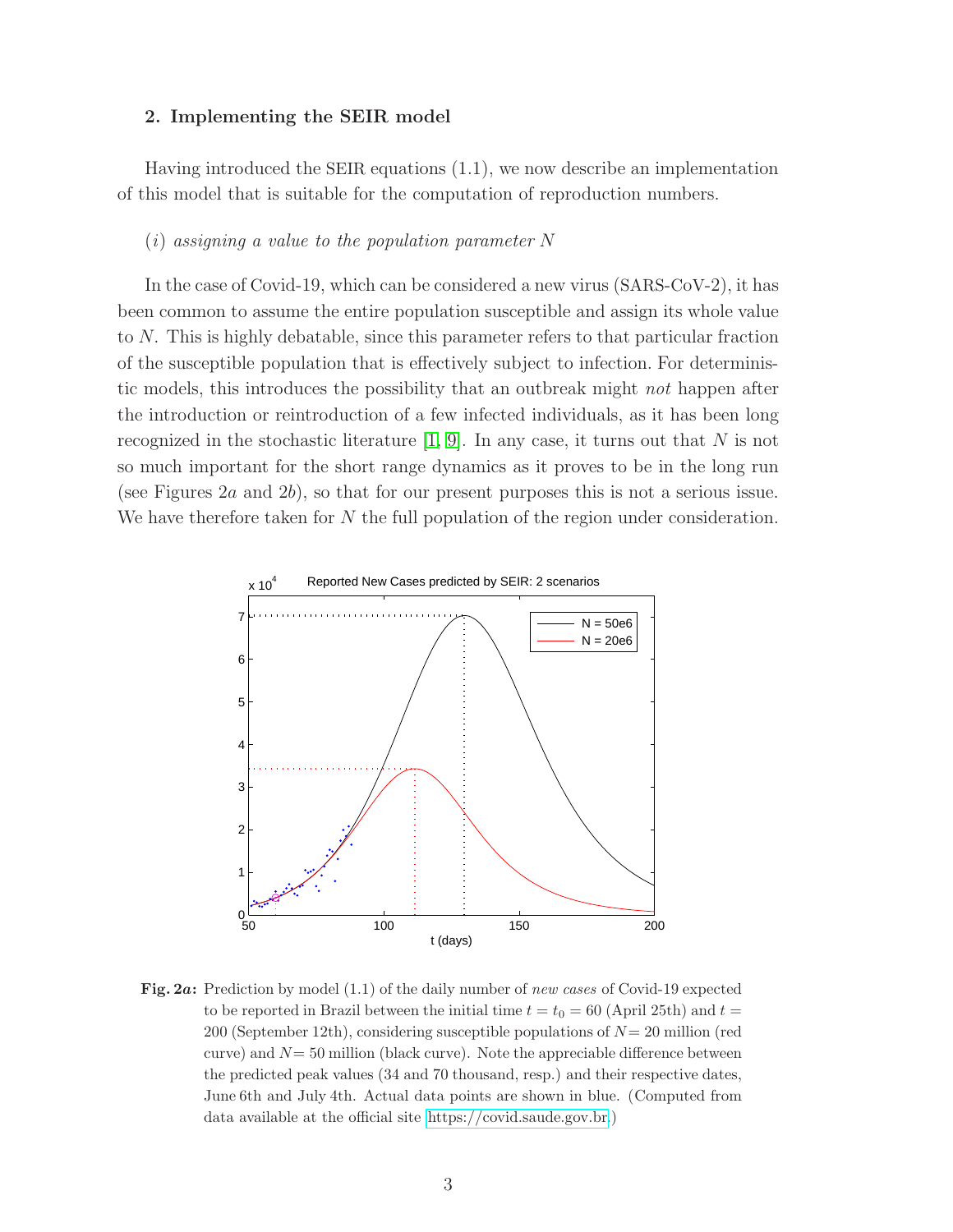

Fig. 2b: Thirty day prediction by model  $(1.1)$  of the daily number of new cases of Covid-19 to be reported in Brazil between the initial time  $t = t_0 = 60 (04/25)$  and  $t = 90$  $(05/25)$ , considering susceptible exposed populations of  $N = 20$  million (red curve) and  $N = 50$  million (black curve). Note the very close similarity of the two 30D predictions in spite of the appreciable difference in the values of N. Points shown in blue are the official values reported (cf[.https://covid.saude.gov.br.](https://covid.saude.gov.br))

(ii) generation of initial data  $S(t_0)$ ,  $E(t_0)$ ,  $I(t_0)$ ,  $R(t_0)$ ,  $D(t_0)$ 

Initial values  $S_0$ ,  $E_0$ ,  $I_0$ ,  $R_0$ ,  $D_0$  for the five variables are generated from a starting date  $t_s$  on, which is taken so as to meet some minimum value chosen of total reported cases (typically, 100). Denoting by  $C_r(t)$  the total amount of reported cases up to some time t, and letting  $EIR(t)$  be the sum of the populations  $E(t)$ ,  $I(t)$  and  $R(t)$ , we set

$$
EIR(ts) = fc \cdot (Cr(ts) - D(ts)), \qquad (2.1)
$$

where  $f_c \geq 1$  denotes a correction factor to account for likely underreportings on the official numbers given. (In (2.1), we have neglected possible underreportings on the number of deaths, which could of course be similarly accounted for if desired.) Again, this factor will not play an important role in this paper and could be safely ignored, but it should be carefully considered in the case of long time predictions. Having estimated  $EIR(t_s)$ , we then set

$$
E(t_s) = E_0(t_s) := a \cdot (1 - b) \cdot \text{EIR}(t_s), \tag{2.2a}
$$

$$
I(t_s) = I_0(t_s) := (1 - a) \cdot (1 - b) \cdot \text{EIR}(t_s), \tag{2.2b}
$$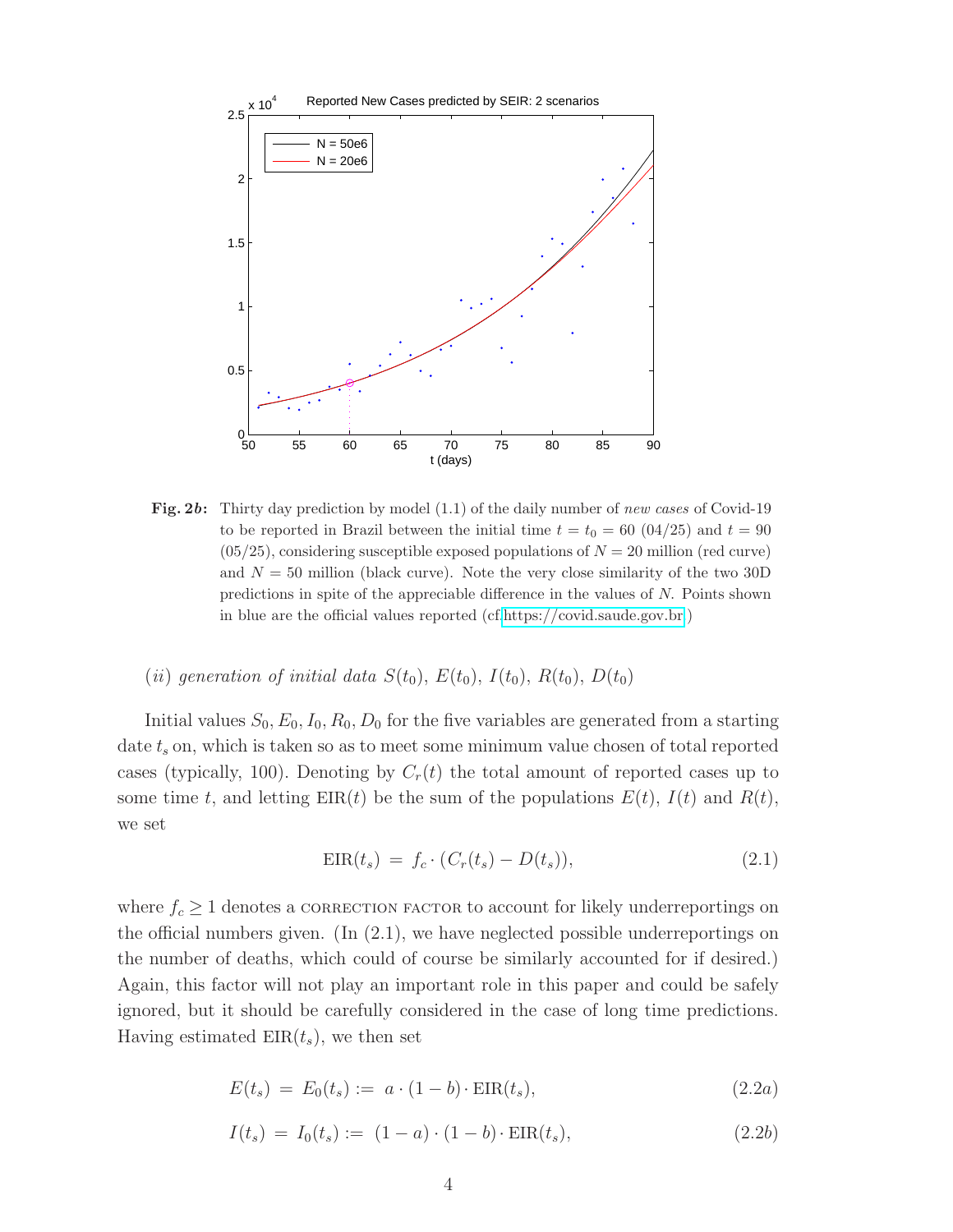$$
R(t_s) = R_0(t_s) := b \cdot \text{EIR}(t_s), \qquad (2.2c)
$$

$$
S(t_s) = S_0(t_s) := N - (E(t_s) + I(t_s) + R(t_s) + D(t_s)), \qquad (2.2d)
$$

where  $a = T_i/(T_i + T_t)$  and  $b = 0.30$ , consistently with the literature (see e.g. [\[14\]](#page-15-1)). The arbitrariness in this choice of weights gets eventually corrected as we compute more values  $S_0(t_0)$ ,  $E_0(t_0)$ ,  $I_0(t_0)$ ,  $R_0(t_0)$ ,  $D_0(t_0)$  at later initial times  $t_0 = t_s + 1, ..., t_F$ , where  $t_F$  stands for the final (i.e., most recent) date of reported data available. For each  $t_0$ , the solution of the equations (1.1) with the previously obtained initial data at  $t_0-1$  is computed on the interval  $J(t_0) = [t_0-1, t_1], t_1 = \min\{t_0-1+d_0, t_F\},$ with constant parameters  $\beta = \beta_0(t_0 - 1), r = r_0(t_0 - 1)$  determined so that the computed values for  $C_r(t)$ ,  $D(t)$  best fit the reported data for these variables on  $[t_0, t_1]$  in the sense of LEAST SQUARES [\[12\]](#page-14-5). (Here,  $d_0 \in [2, 10]$  is chosen according to the data regularity.) Once this solution  $(S, E, I, R, D)(t)$  is obtained, we set  $S_0(t_0) := S(t_0)$ ,  $E_0(t_0):= E(t_0), I_0(t_0):= I(t_0), R_0(t_0):= R(t_0), D_0(t_0):= D(t_0)$  and move on to the next time level  $t_0 + 1$ , repeating the procedure until  $t_F$  is reached.

## (*iii*) computing the solution on some final interval  $[t_0, T]$  (prediction phase)

Having completed the previous steps, we can address the possibility of prediction. Although this is not important for our present goals, it is included for completeness. Choosing an initial time  $t_0 \in (t_s, t_F]$ , we then take the initial values

$$
S(t_0) = S_0(t_0), \ E(t_0) = E_0(t_0), \ I(t_0) = I_0(t_0), \ R(t_0) = R_0(t_0), \ D(t_0) = D_0(t_0).
$$

In order to predict the values of the variables  $S(t)$ ,  $E(t)$ ,  $I(t)$ ,  $R(t)$ ,  $D(t)$  for  $t > t_0$ , it is important to have good estimates for the evolution of the key parameters  $\beta(t)$ and  $r(t)$  beyond  $t_0$ . This is the most computationally intensive part of the algorithm and is better executed in large computers. Such estimates can be given in the form

$$
\beta(t) = \beta_0 + a_\beta e^{-\lambda_\beta (t - t_0)} \tag{2.3a}
$$

$$
r(t) = r_0 + a_r e^{-\lambda_r (t - t_0)}
$$
\n(2.3b)

where  $\beta_0, a_\beta, \lambda_\beta, r_0, a_r, \lambda_r \in \mathbb{R}$  are determined so as to minimize the maximum size of weighted RELATIVE ERRORS in the computed values for  $C_r(t)$ ,  $D(t)$  as compared to the official data reported for these variables on some previous interval  $[t_0 - \tau_0, t_0]$ (weighted CHEBYCHEFF PROBLEM) for some chosen  $\tau_0 > 0$  (usually,  $20 \le \tau_0 \le 30$ ). This problem is solved iteratively starting with an initial guess obtained from the analysis of the previous values  $\beta_0(t)$ ,  $r_0(t)$  computed in the step (ii) above. The result is illustrated in Figure 3 for the case of  $\beta(t)$ , with similar considerations for  $r(t)$ .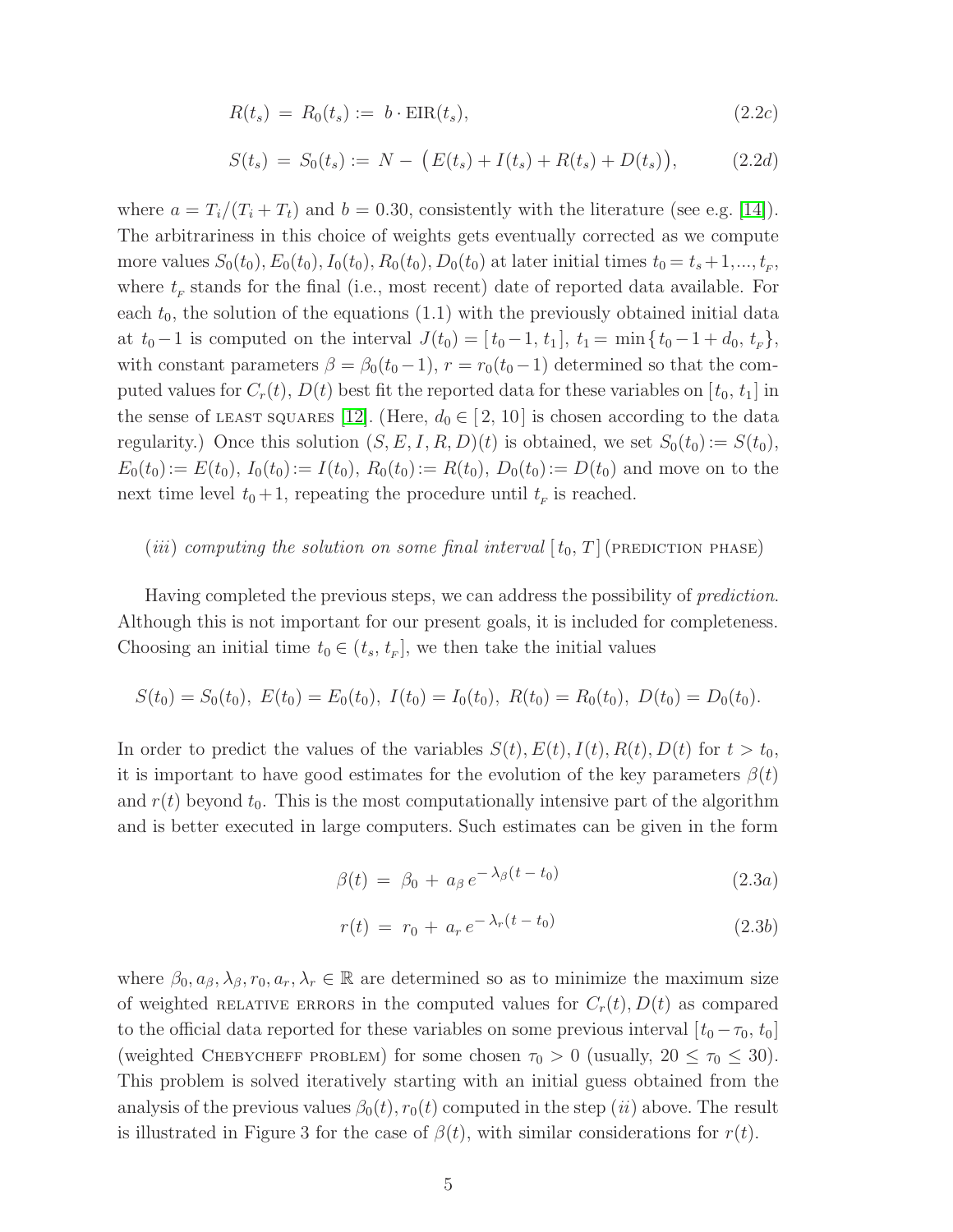

Fig. 3: Estimation of future values of the transmission parameter  $\beta(t)$  beyond the initial time  $t_0$  $= 70$  (05/05/2020) for the outbreak of Covid-19 in Brazil, assuming the basic form  $(2.3a)$ , after solving the Chebycheff problem (red curve). The data points in the interval [ 40, 70], shown here in blue, are values of the function  $\beta_0(t)$  computed in step (ii), which are used to obtain the first approximation to  $\beta(t)$ . Values of  $\beta_0(t)$  previous to  $t = 40$  (04/05/2020), shown in black, are disregarded. The golden points beyond  $t_0 = 70$  are future values of  $\beta_0(t)$ , not available on 05/05/2020, displayed to allow comparison with the predicted values  $\beta(t)$ .

Once  $\beta(t)$ ,  $r(t)$  have been obtained, the equations (1.1) are finally solved (Figure 4).



**Fig. 4:** Computation of  $C_r(t) = (E(t) + I(t) + R(t))/f_c + D(t)$  for  $t > t_0 = 70 (05/05/2020)$ , with initial data  $C_r(t_0) = (E_0(t_0) + I_0(t_0) + R_0(t_0))/f_c + D_0(t_0)$ , after obtaining  $\beta(t)$ ,  $r(t)$  – see Fig. 3 for  $\beta(t)$ . The numerical solution of equations (1.1) is easily obtained by any method.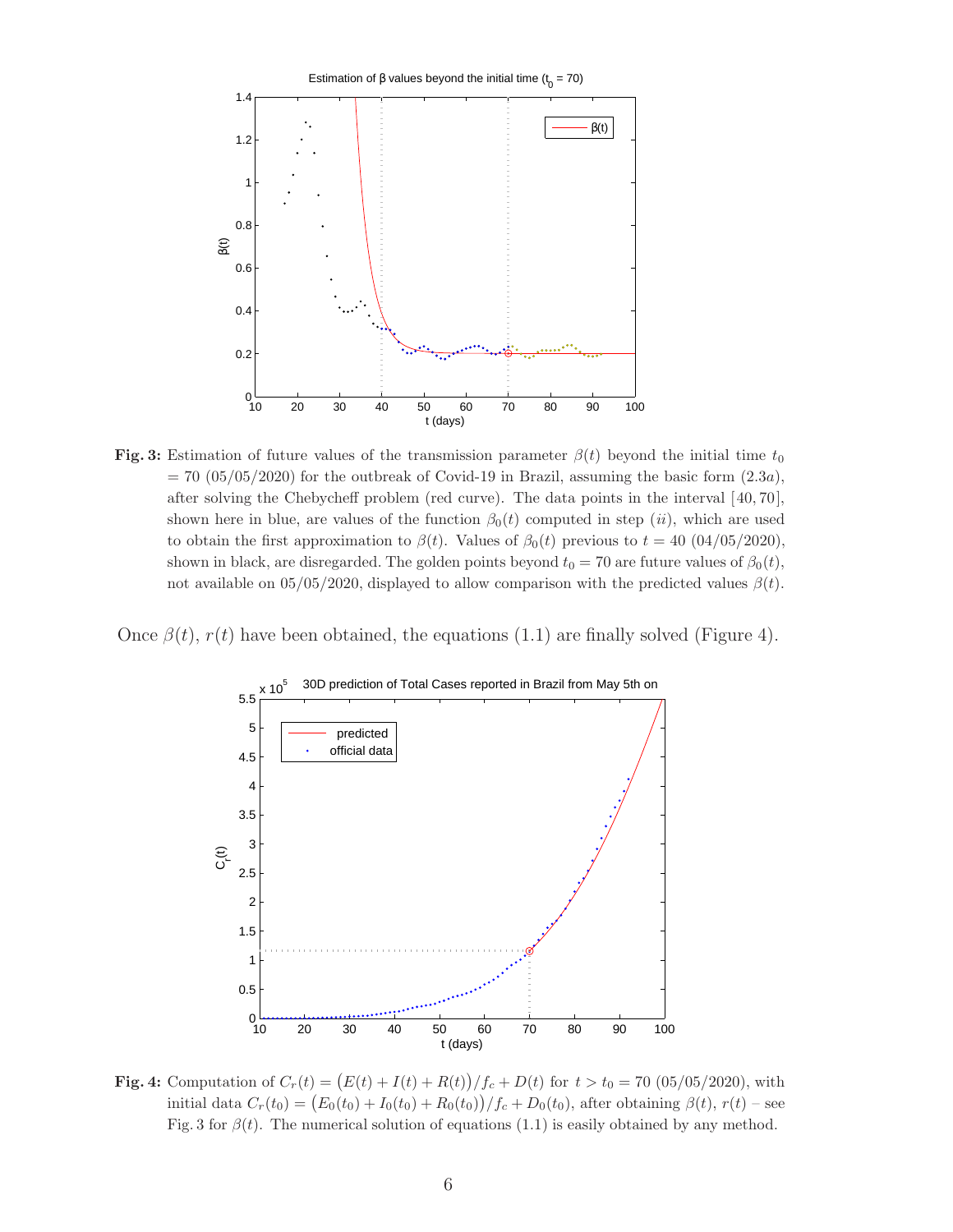#### 3. Reproduction numbers

A natural by-product of the results generated by the algorithm is the estimate of reproduction numbers of the epidemic, which measure the intensity of transmission at various times and, in doing so, are useful indicators to monitor the situation and the effects of intervention procedures that may have been taken. Using the generic symbol  $R_t$  to denote such quantities,<sup>[1](#page-7-0)</sup> they signal a rise in the number of infections in the case  $R_t > 1$ , their decrease when  $R_t < 1$ , and temporary steadiness if  $R_t = 1$ . For instance, rewriting the equation for the critical population  $I(t)$  in the form

$$
\frac{dI}{dt} = \alpha(t)I(t), \qquad \alpha(t) := \delta \cdot E(t)/I(t) - r(t) - \gamma,
$$
\n(3.1*a*)

we see that  $I(t)$  will increase if  $\alpha(t) > 0$ , decrease when  $\alpha(t) < 0$  and stay about the same if  $\alpha(t) = 0$  — or, in terms of the ratio

$$
R_t := \frac{\delta \cdot E(t)/I(t)}{r(t) + \gamma},\tag{3.1b}
$$

whether we have  $R_t > 1$ ,  $R_t < 1$  or  $R_t = 1$ , respectively. Another natural possibility would be to consider basic ratios like

$$
R_t := \frac{I(t+d)}{I(t-d)}, \qquad R_t := \frac{E(t+d) + I(t+d)}{E(t-d) + I(t-d)} \tag{3.2}
$$

for some chosen  $d > 0$ . For example, the choice  $d = T_t/2$  corresponds to the standard basic reproduction number, or the mean number of secondary infections caused by a typical infected individual during his transmission period [\[9,](#page-14-6) [12\]](#page-14-5). The corresponding expressions would be, using the calculations performed in step  $(ii)$  of the algorithm,

$$
R_t^{(1)} := \frac{\delta \cdot E_0(t)/I_0(t)}{r_0(t) + \gamma},\tag{3.3}
$$

where  $r_0(t)$  denotes the lethality rates computed there, or else

$$
R_t^{(2)} := \frac{I_0(t+3)}{I_0(t-3)}, \qquad R_t^{(3)} := \frac{E_0(t+3) + I_0(t+3)}{E_0(t-3) + I_0(t-3)},
$$
(3.4)

and so forth. These indicators point to similar scenarios (Figura 5), with  $R_t^{(1)}$  $t^{(1)}$  seemingly more influenced by seasonal (weekly) variations in the data. We have found  $R_t^{(2)}$ t particularly useful, with numerical results that are consistent with previous analyses

<span id="page-7-0"></span><sup>&</sup>lt;sup>1</sup>The notation  $R_t$  is natural in stochastic models, and is adopted here as we have already used  $R(t)$ ,  $R_0(t)$  with other meanings (size of the recovered population and their initial values, resp.).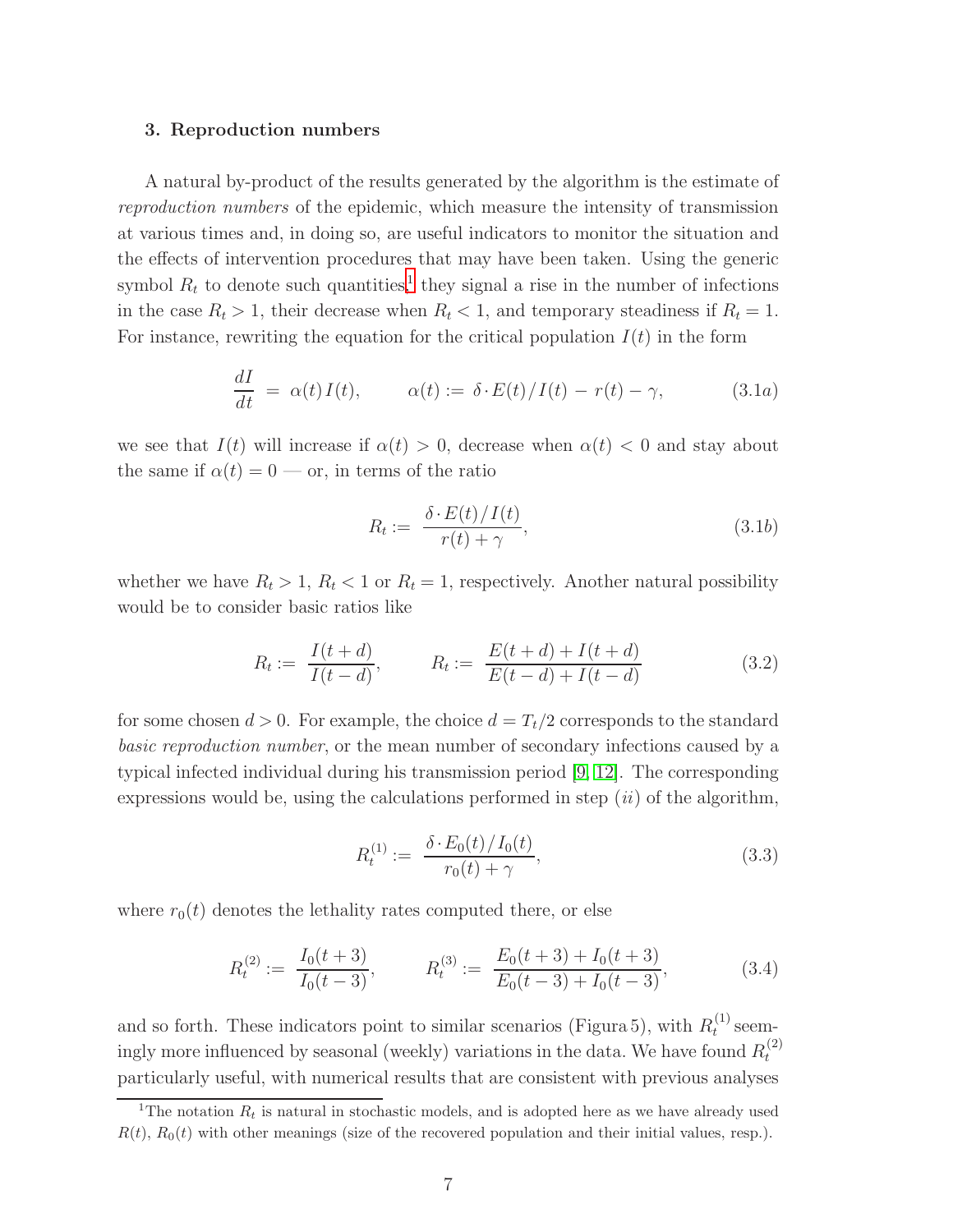(see e.g. [\[13\]](#page-15-0)). For time scales such as those of Covid-19, the choice  $d = 3$  is good to zoom in the scenario and facilitate the reading (Figure 6), while not compromising robustness (Figure 7).



Fig. 5: Comparison of the time evolution of Covid-19 in Brazil (since 100 cases reported) as seen by the indicators defined in (3.3), (3.4), pointing to similar scenarios. In the three cases it is clear that Brazil has not yet reached a state of control of the epidemic  $(R_t < 1)$ 



Fig. 6: Comparison of the time evolution of Covid-19 in Brazil (since 100 cases reported) as seen by  $R_t = I(t + d)/I(t - d)$  for different values of d, showing similar scenarios. In the three cases it is clear that Brazil has not yet reached a state of control of the epidemic  $(R_t < 1)$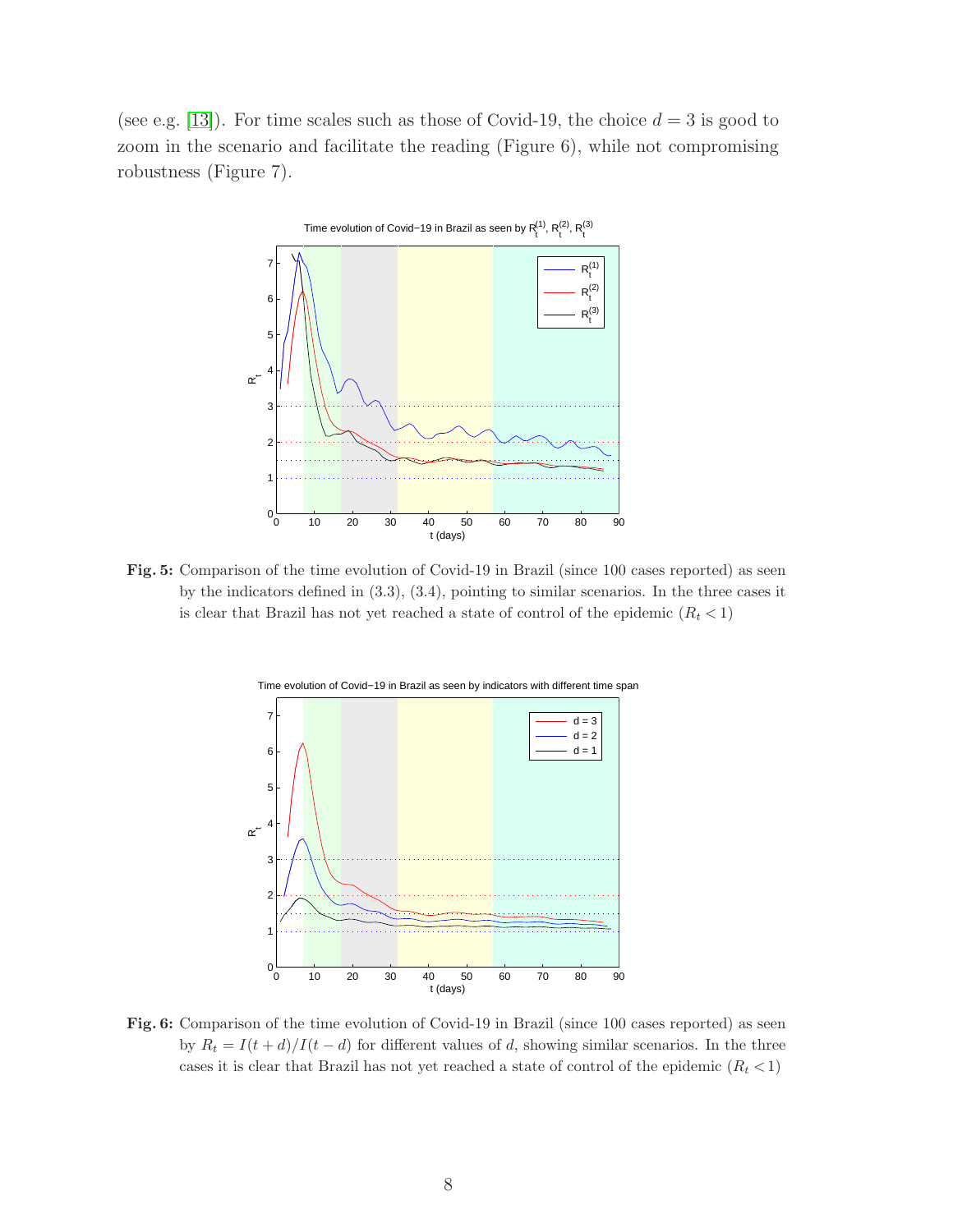

**Fig. 7:** Robustness of  $R_t^{(2)}$  with respect to large uncertainties on the value of transmission time. Date zero refers to 100 cases reported, that is:  $03/13/2020$ . (As in Fig. 5 and Fig. 6 above, calculations were based upon official data reported at [https://covid.saude.gov.br.](https://covid.saude.gov.br))

## 4. Applications

In this section we will illustrate the use of reproduction values by examining the evolution of Covid-19 in various countries around the world under the view of such numbers — choosing for definiteness the numeric ratio  $R_t^{(2)}$  defined in (3.4) above as our basic indicator, unless explicitly stated otherwise. Thus, we set

$$
R_t = \frac{I_0(t+3)}{I_0(t-3)}\tag{4.1}
$$

where  $I_0(s)$  is the size of the active infected population at time s as computed in the step  $(ii)$  of the SEIR algorithm (see Section 2).

Taking right decisions about intervention or relaxation measures is a very difficult and complex process that involves a careful consideration of various mathematical indicators and a lot of other factors including many health, economic and social issues. In the following examples we consider only the single factor given by reproduction numbers. For all the simplicity and obvious limitations of this approach, it offers nevertheless precious insight and information about the disease dynamics and evolution.

Acknowledgements. In the following examples, the computation of the  $R_t$  curves was based on data available for each country at the site [worldometers/coronavirus.](https://www.worldometers.info/coronavirus/)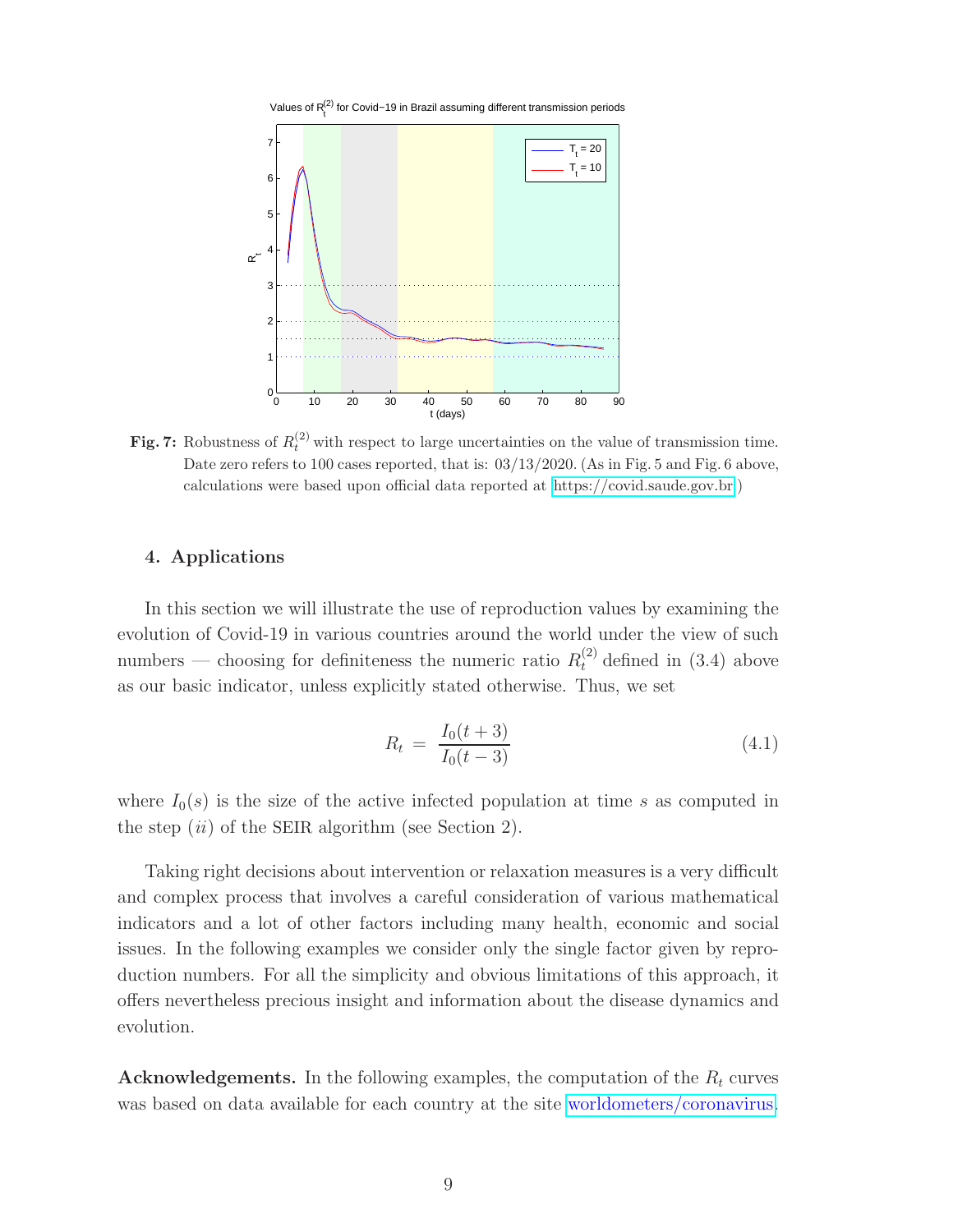Example 1: Time evolution of Covid-19 in Argentina since 03/18/ 2020  $(t = 0)$ , the date of 97 total cases reported. Strong containment measures had begun 3 days earlier  $(t = -3)$  and managed to keep the number of cases and deaths down low, with  $R_t$  decreasing continually until  $05/04/2020$   $(t = 47)$ , when it reached a minimum value of 1.08. Following that, the situation deteriorated with  $R_t$  increasing to 1.54 on  $05/24/2020$   $(t = 67)$ , despite the reinforcement of most intervention



procedures. Partial relaxation of some of these measures was introduced on 06/01/2020  $(t = 75)$  and, in this new period,  $R_t$  has remained relatively stable at 1.30 (yellow band). Bringing the epidemic to a state of nationwide control  $(R_t < 1)$  still seems far away. This example illustrates the basic fact that having low numbers of infections and deaths does not necessarily mean having the epidemic under control.

Example 2: Time evolution of Covid-19 in Brazil since 03/13/2020, the date of 98 total cases reported  $(t = 0)$ . With a poor coordination between the central and regional authorities and different levels of intervention in the various states of the country, the decreasing of  $R_t$ after reaching 1.5 by mid-April proceeded very slowly (green band) due to the spread of the epidemic and the emergence of new infection foci. Relaxation measures began to be implemented on different dates accord-



ing to the individual regions, but can be traced back to  $06/01/2020$   $(t = 80)$  on the average. Despite the encouraging behavior of  $R_t$  shown in the last fortnight (yellow band), the indicator is likely to resume increasing due to further disease development in less affected areas of the country, particularly the southern and central western states. Another negative factor is that flexibilization of control measures has been introduced before the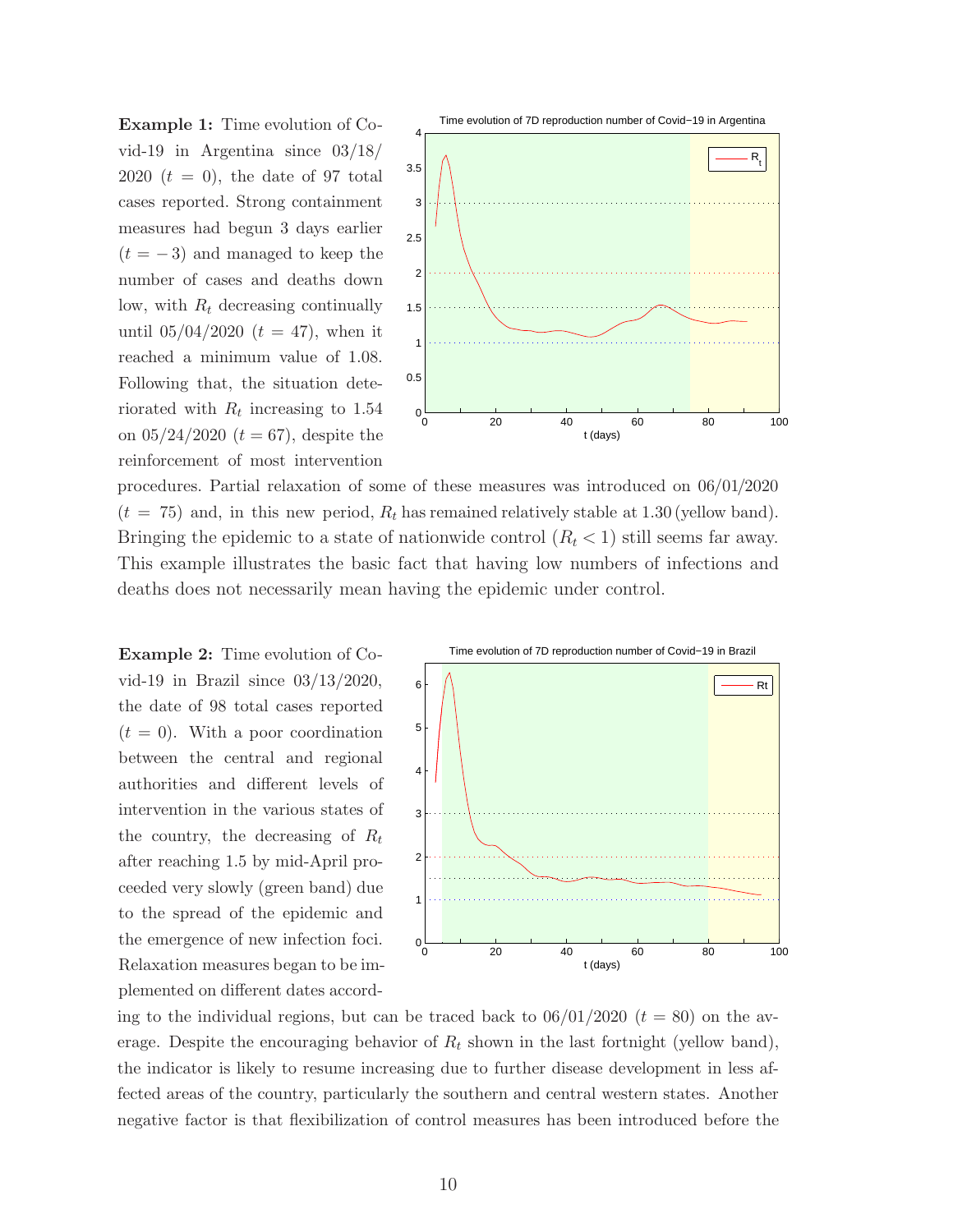various regions had attained a state of epidemic control  $(R_t < 1)$ , which is not ideal.

Example 3: Time evolution of Covid-19 in France since 02/29/2020  $(t = 0)$ , the date of 100 total cases reported. Containment measures began relatively late on 03/16/2020  $(t = 16)$ , with a strict eight-week lockdown that reduced the value of  $R_t$  down to 0.81 (green band). Restrictions were afterwards relaxed (yellow band), with  $R_t$  stable for a couple of weeks, when it began increasing. A peak value of 0.99 was reached on 05/30/2020, followed by a reduction to its present value 0.92.



The situation requires constant monitoring, with the possibility of having to reimpose some restrictions to keep the epidemic under control  $(R_t < 1)$ .

Example 4: Time evolution of Covid-19 in Italy since 02/22/2020, the date of 79 total cases reported  $(t = 0)$ . Containment measures began fifteen days later, with a strict eight-week national lockdown imposed on  $03/10/2020$   $(t = 17)$ . The strong intervention succeeded in continually reducing  $R_t$  down to a safe value of 0.80 on 05/18/2020  $(t = 86)$ , when some of the contention rules began being relaxed (yellow band).The descent continued for nineteen days, reaching a bottom



value of 0.77 on  $06/06/2020$  ( $t = 105$ ). After this, a steady and very slow increase set in leading to the present value of 0.81  $(t = 116)$ .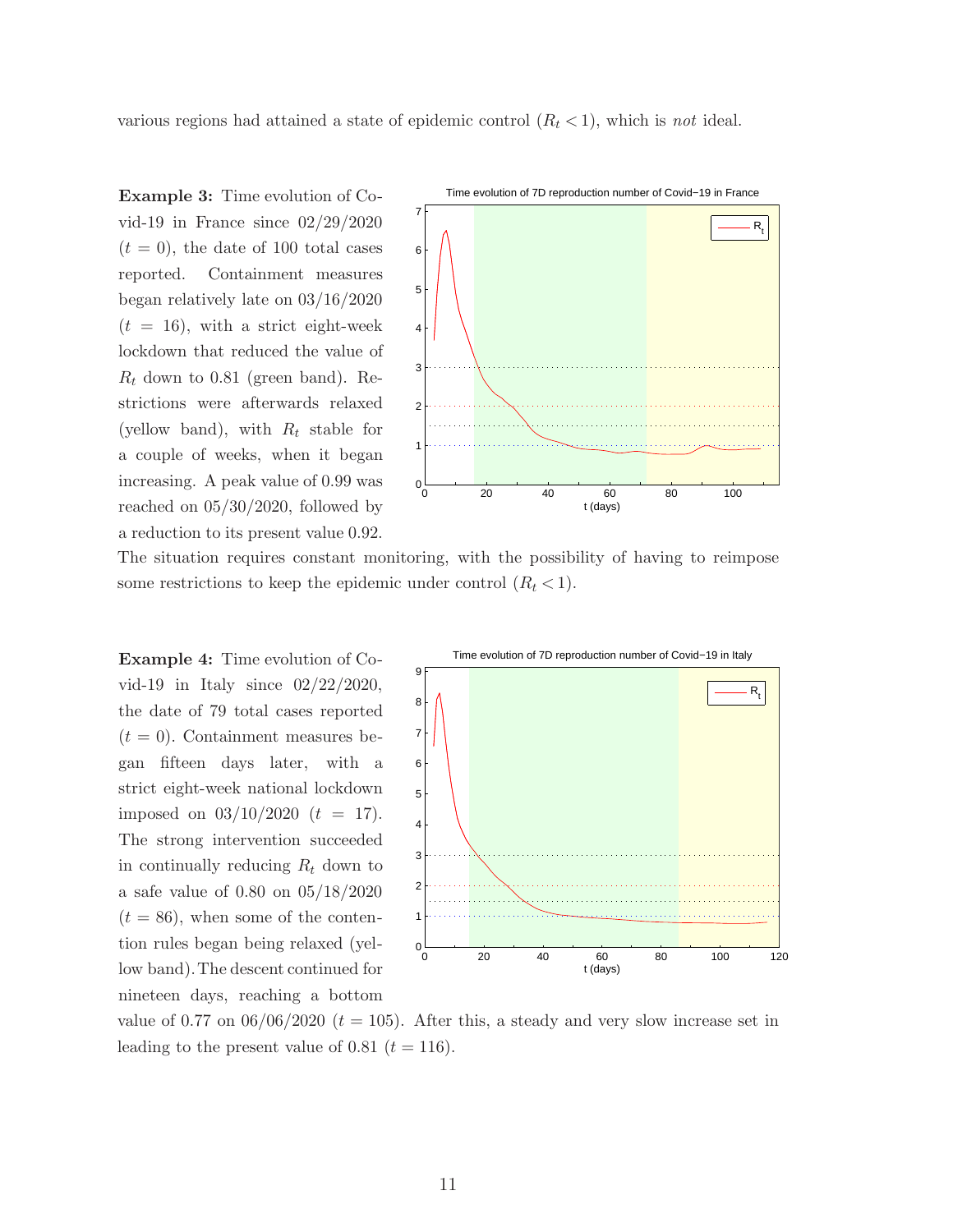Example 5: Time evolution of Covid-19 in Mexico since 03/18/2020, the date of 93 total cases reported  $(t = 0)$ . After containment measures began on  $03/22/2020$   $(t = 4)$ , the value of  $R_t$  continually decreased to 1.20 (green band), when restrictions began to be relaxed on 06/01/2020 (yellow band). Relaxing measures have seemingly not changed the behavior of  $R_t$ afterwards, but reaching a state of control  $(R_t < 1)$  still looks far away. Similarly to Argentina and Brazil,



the flexibilization started before the country had properly entered the safe zone  $R_t < 1$ .

Example 6: Time evolution of Covid-19 in Spain since 03/01/2020, the date of 84 total cases reported  $(t = 0)$ . After containment measures began on  $03/13/2020$   $(t = 12)$ , the value of  $R_t$  continually decreased to 0.89 on  $05/11/2020$   $(t = 71)$ , when restrictions began to be relaxed (yellow band). A minimum value of 0.74 was finally reached on  $06/07/2020$   $(t = 98)$ , after which a slow, steady increase set in towards the present value of 0.79  $(t = 108)$ , in a similar way to Italy.

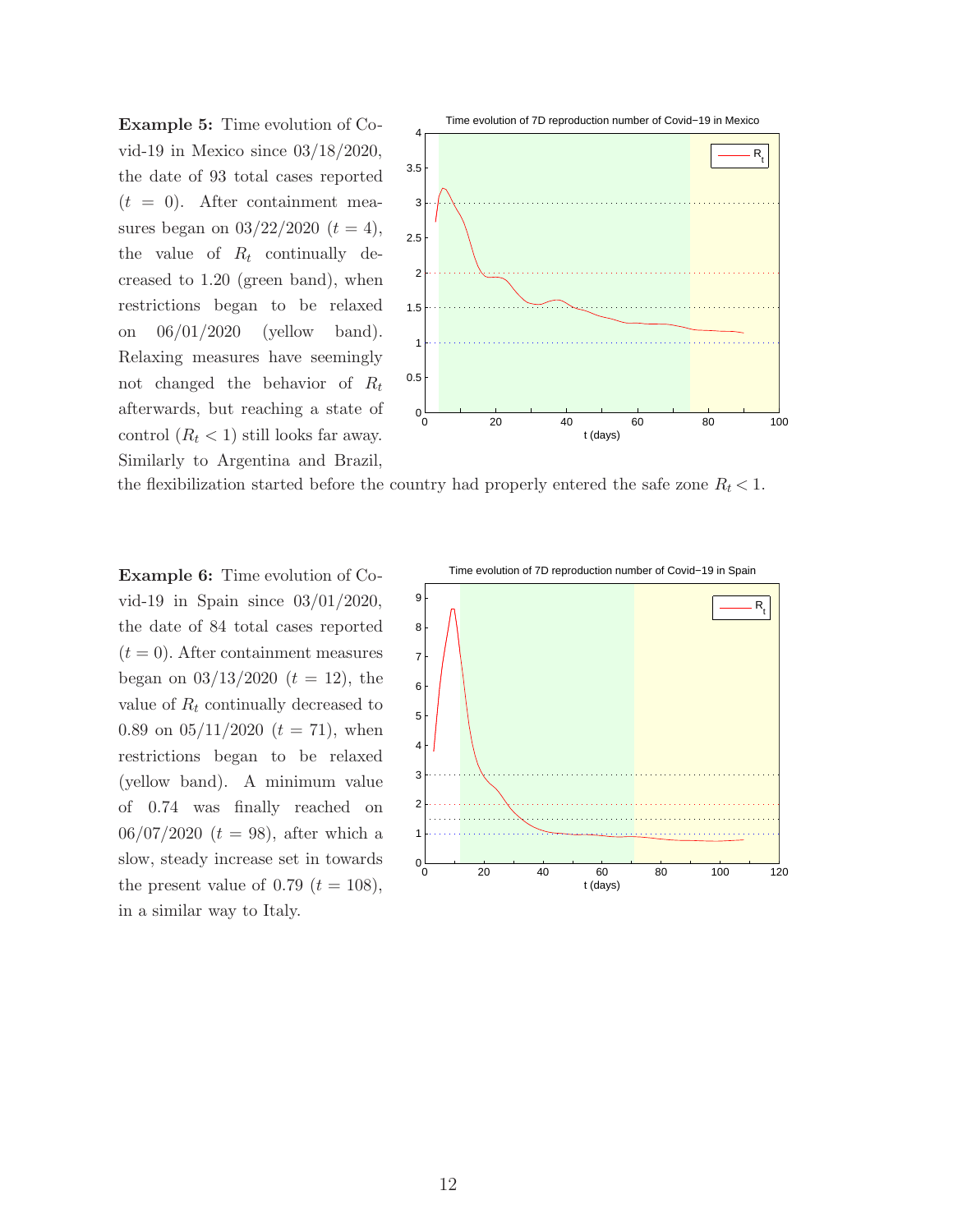Example 7: Time evolution of Covid-19 in the UK since 03/04/2020, the date of 87 total cases reported  $(t = 0)$ . After containment measures began relatively late on 03/20/2020  $(t = 16)$ , including strict national lockdown and other rules three days later, the value of  $R_t$  continually decreased to 0.98 on 05/13/2020  $(t = 70)$ , when restrictions began to be relaxed, and then further down to 0.86 nineteen days later, when the lockdown was removed (yellow band). Despite successfully bringing the epi-



demic under control, the number of reported cases and deaths was very high due to the initial delay in taking intervention action.

Example 8: Time evolution of Covid-19 in the US since 03/02/2020, the date of 100 total cases reported  $(t = 0)$ . After containment measures began on  $03/15/2020$   $(t = 13)$ ,  $R_t$ successfully decreased continually to 0.97 on  $05/15/2020$   $(t = 74)$ , when restrictions began to be relaxed, and then slightly down to 0.96 on  $05/27/2020$   $(t = 86)$ , followed by a slow and steady ascent to the present value of 1.04 (yellow band). With a poor coordination between central and local authorities in the



beginning, the country suffered a high mortality rate (0.037 %) and number of infections (2.4 million cases reported). Despite their efforts, the United States have not yet succeeded in bringing the epidemic under nationwide control.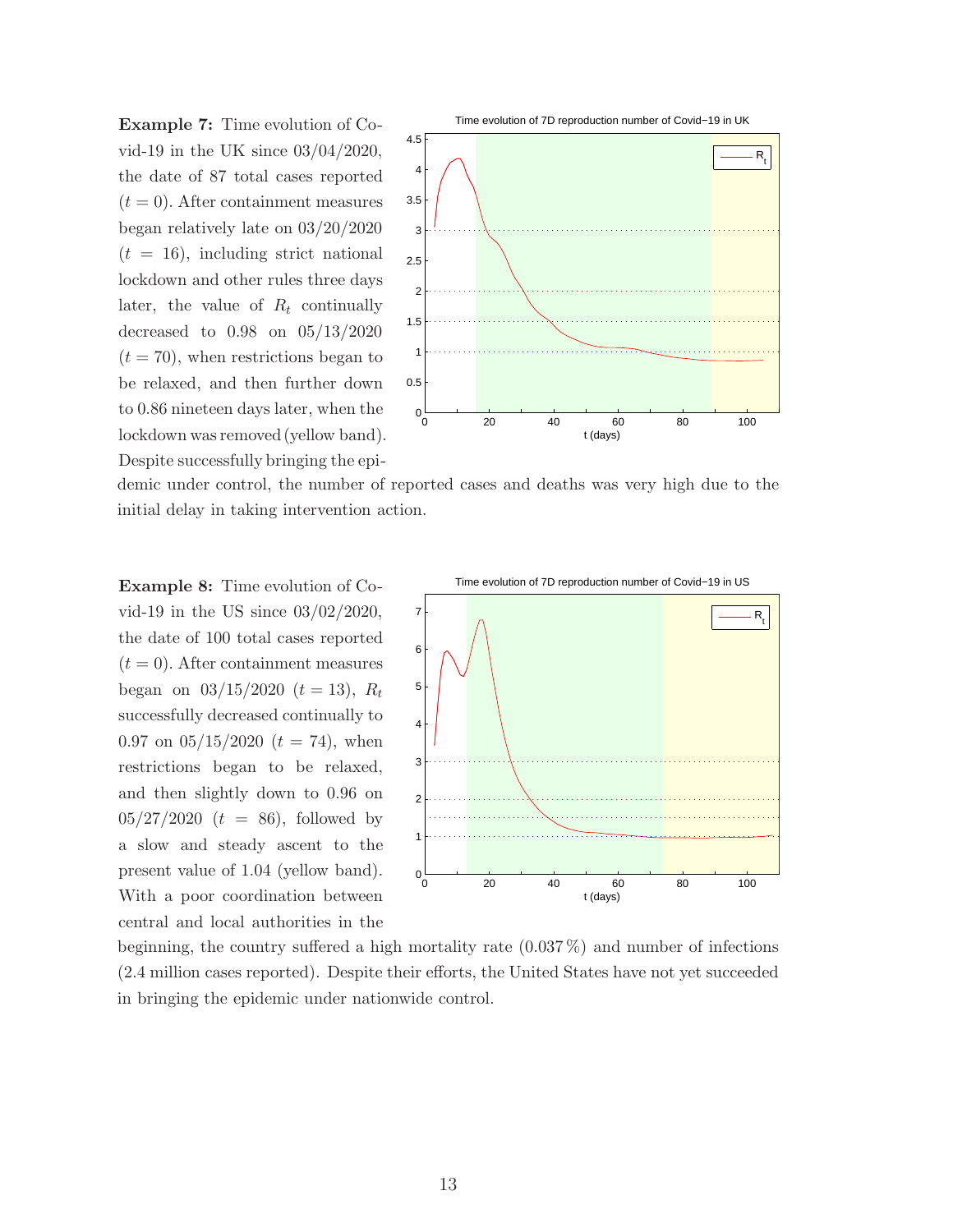# <span id="page-14-8"></span>References

- [1] L. S. Allen, An introduction to stochastic epidemic models, in: F. Brauer et al (Eds), Mathematical Epidemiology, Lecture Notes in Mathematics, vol. 1945, Springer, New York, 2008, pp. 81-130.
- <span id="page-14-3"></span>[2] F. Brauer, P. van den Driessche and J. Wu (eds), Mathematical Epidemiology, Lecture Notes in Mathematics, vol. 1945, Springer, New York, 2008.
- [3] O. DIEKMANN, J. P. HEESTERBEEK AND J. J. METZ, On the definition and the computations of the basic reproduction ratio  $R_0$  in models for infectious diseases in heterogeneous populations, J. Math. Biol. 28 (1990), 365-382.
- <span id="page-14-4"></span>[4] P. van den Driessche and J. Watmough, Reproduction numbers and subthreshold endemic equilibria for compartmental models of disease transmission, Math. Biosci. 180 (2002), 29-48.
- <span id="page-14-0"></span>[5] P. van den Driessche and J. Watmough, Further notes on the basic reproduction number, in: F. Brauer et al (Eds), Mathematical Epidemiology, Lecture Notes in Mathematics, vol. 1945, Springer, New York, 2008, pp. 159-178.
- <span id="page-14-2"></span><span id="page-14-1"></span>[6] J. M. Heffernan, R. J. Smith and L. M. Wahl, Perspectives on the basic reproductive ratio, J. R. Soc. Interface, 2 (2005), 281-293.
- [7] H. W. HETHCOTE, The mathematics of infectious diseases, SIAM Rev. 42 (2000), 599-653.
- [8] S. Kim, Y. B. Seo and E. Jung, Prediction of Covid-19 transmission dynamics using a mathematical model considering behavior changes in Korea, Epidemiology and Health, 42 (2020), DOI: 10.4178/epih.e2020026.
- <span id="page-14-6"></span>[9] A. J. Kucharski, T. W. Russell, C. Diamond, Y. Liu, J. Edmunds, S. Funk AND R. M. Eggo, Early dynamics of transmission and control of COVID-19: a mathematical modelling study, Lancet Infectious Diseases 2020, 20:553-558, DOI: 10.1016/S1473-3099(20)30144-4.
- <span id="page-14-7"></span>[10] S. A. Lauer, K. H. Grantz, Q. Bi, F. L. Jones, Q. Zheng, H. A. Meredith et al, The incubation period of coronavirus disease 2019 (Covid-19) from publicly reported confirmed cases: estimation and application, Ann. Intern. Med. 172 (2020), 577-582.
- [11] Q. Li, X. Guan, P. Wu, L. Zhou et al., Early transmission dynamics in Wuhan, China, of novel coronavirus-infected pneumonia, New Engl. J. Med. 2020, 382:1199- 1207, DOI: 10.1056/NEJMoa2001316.
- <span id="page-14-5"></span>[12] M. MARTCHEVA, An Introduction to Mathematical Epidemiology, Springer, New York, 2015.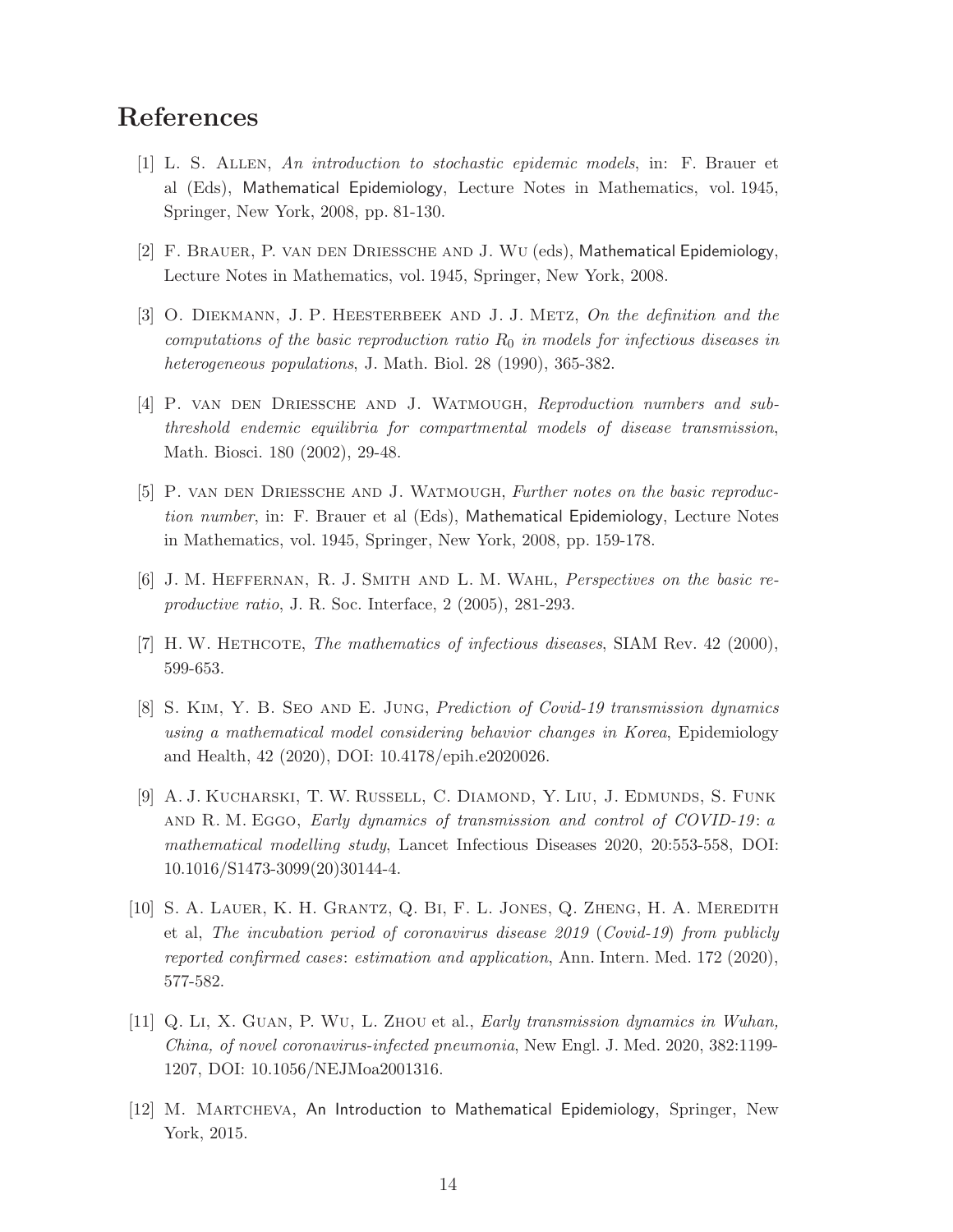- <span id="page-15-0"></span>[13] A. MELLAN, H. H. HOELTGEBAUM, S. MISHRA, C. WHITTAKER et al., *Estimating* COVID-19 cases and reproduction number in Brazil, Report  $\#21$ , Imperial College London, May/2020, DOI: 10.25561/78872.
- <span id="page-15-1"></span>[14] S. VAID, C. CAKAN AND M. BHANDARI, Using machine learning to estimate unobserved COVID-19 infections in North America, J. Bone Joint Surg. Am. 2020, 00:1-5 (DOI: 10.2106/JBJS.20.00715).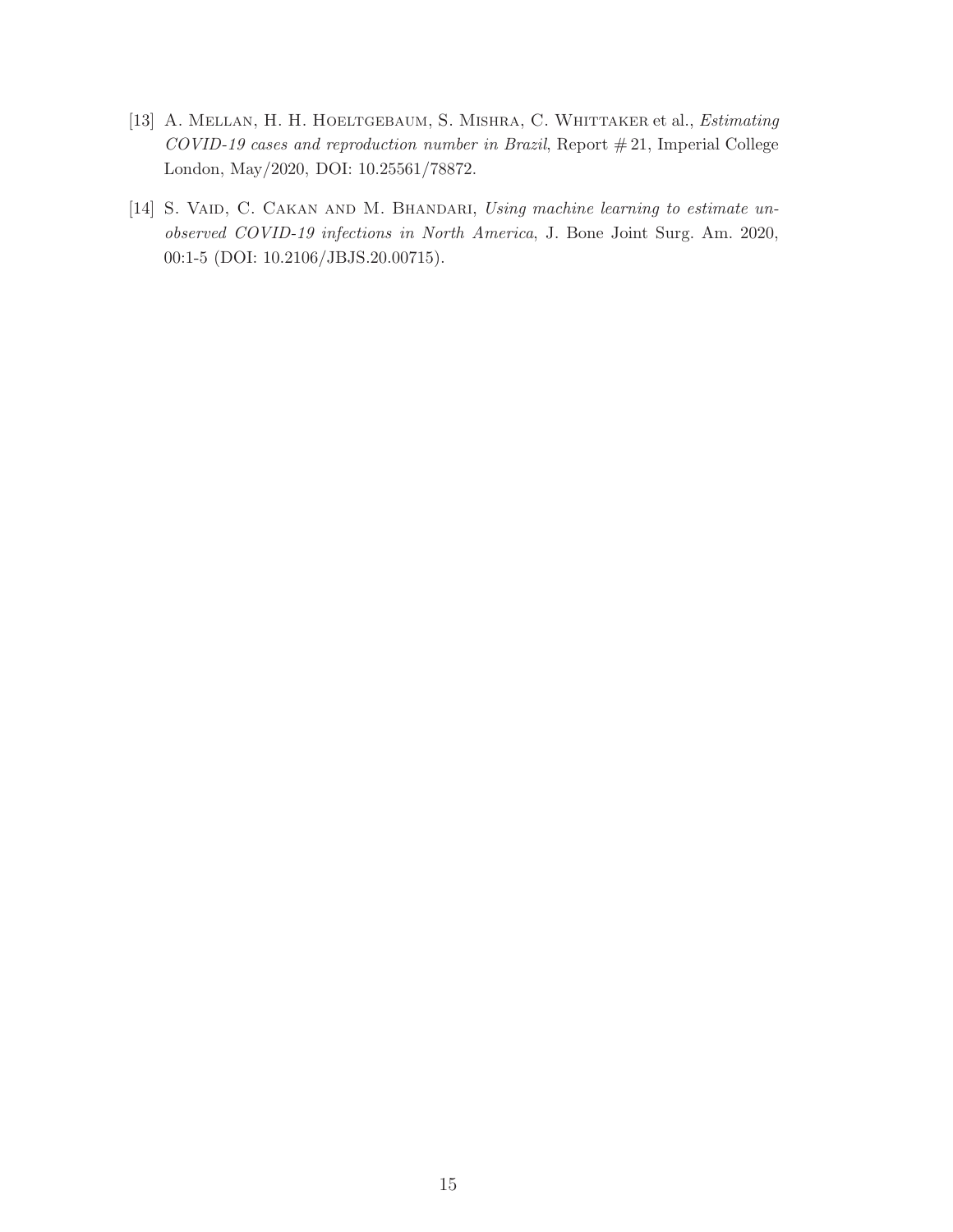This figure "Fig01.png" is available in "png" format from: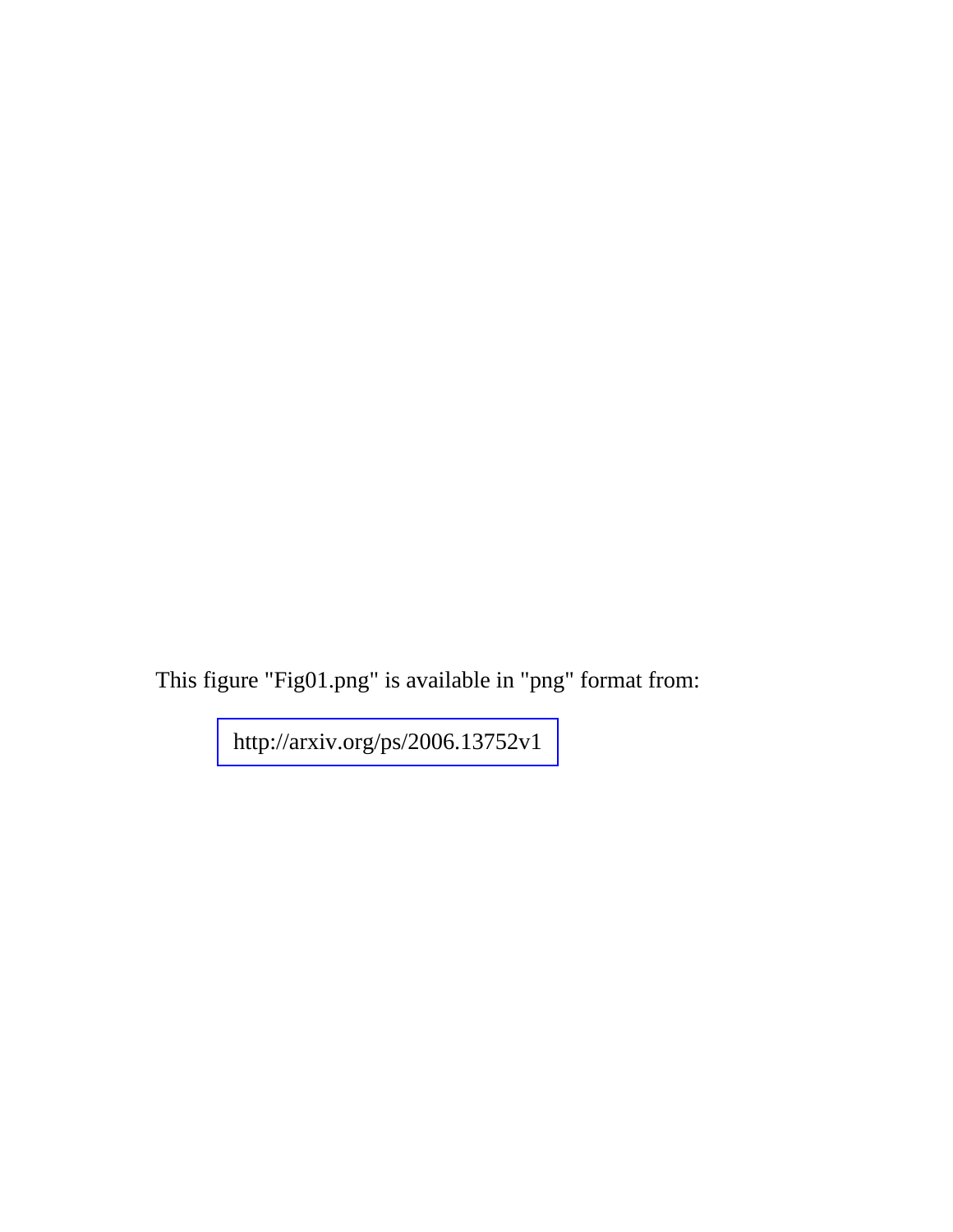This figure "Fig02a.png" is available in "png" format from: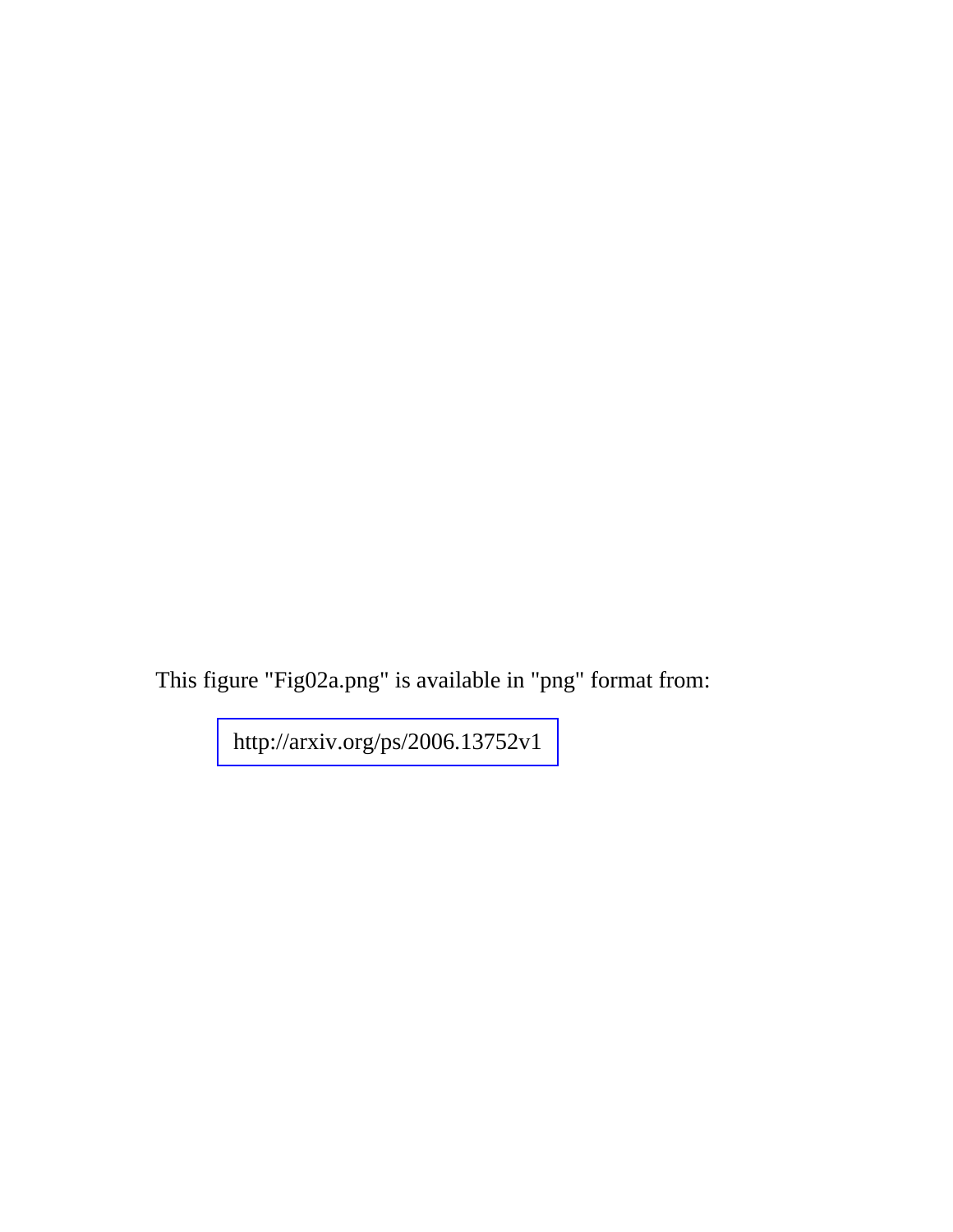This figure "Fig02b.png" is available in "png" format from: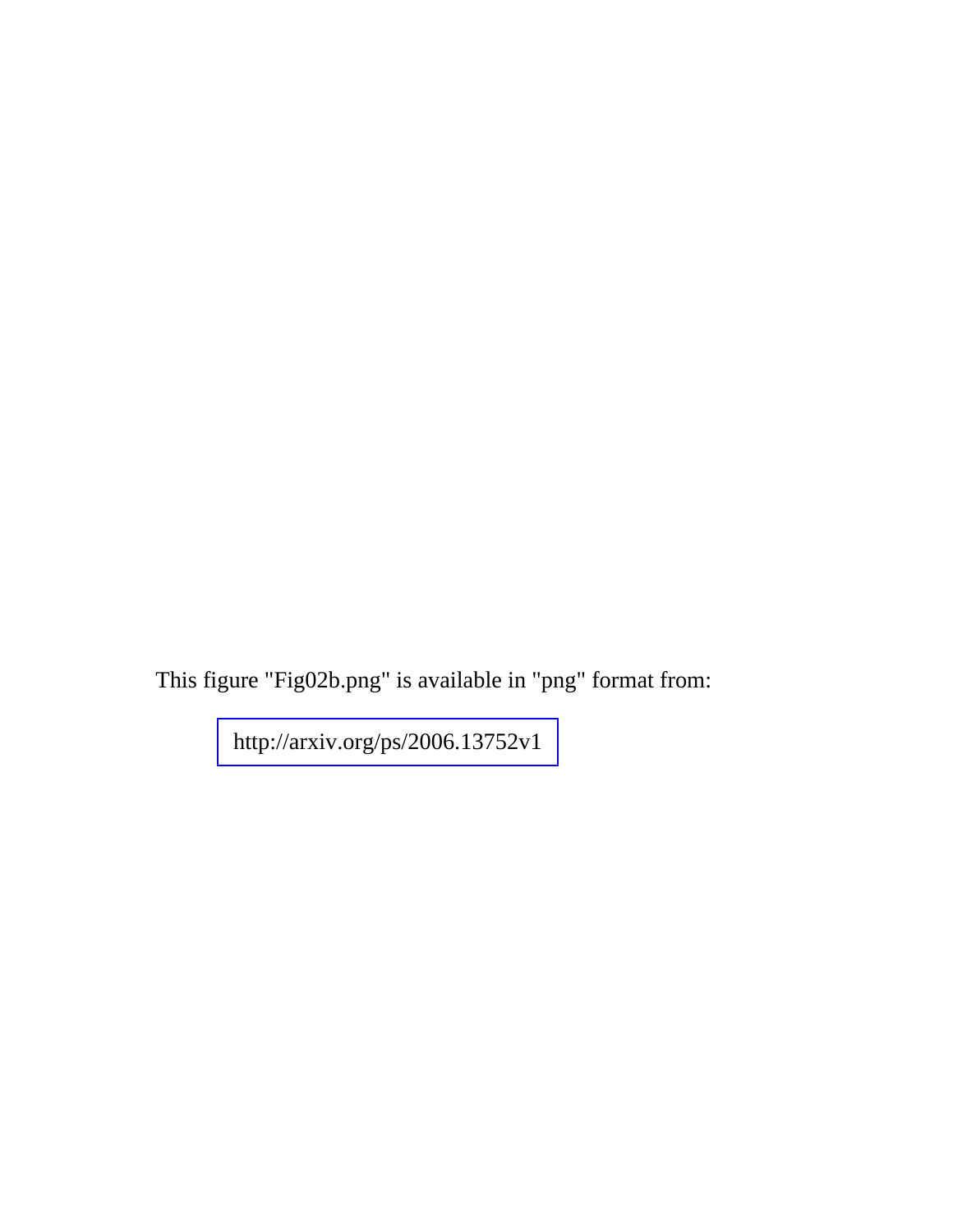This figure "Fig03.png" is available in "png" format from: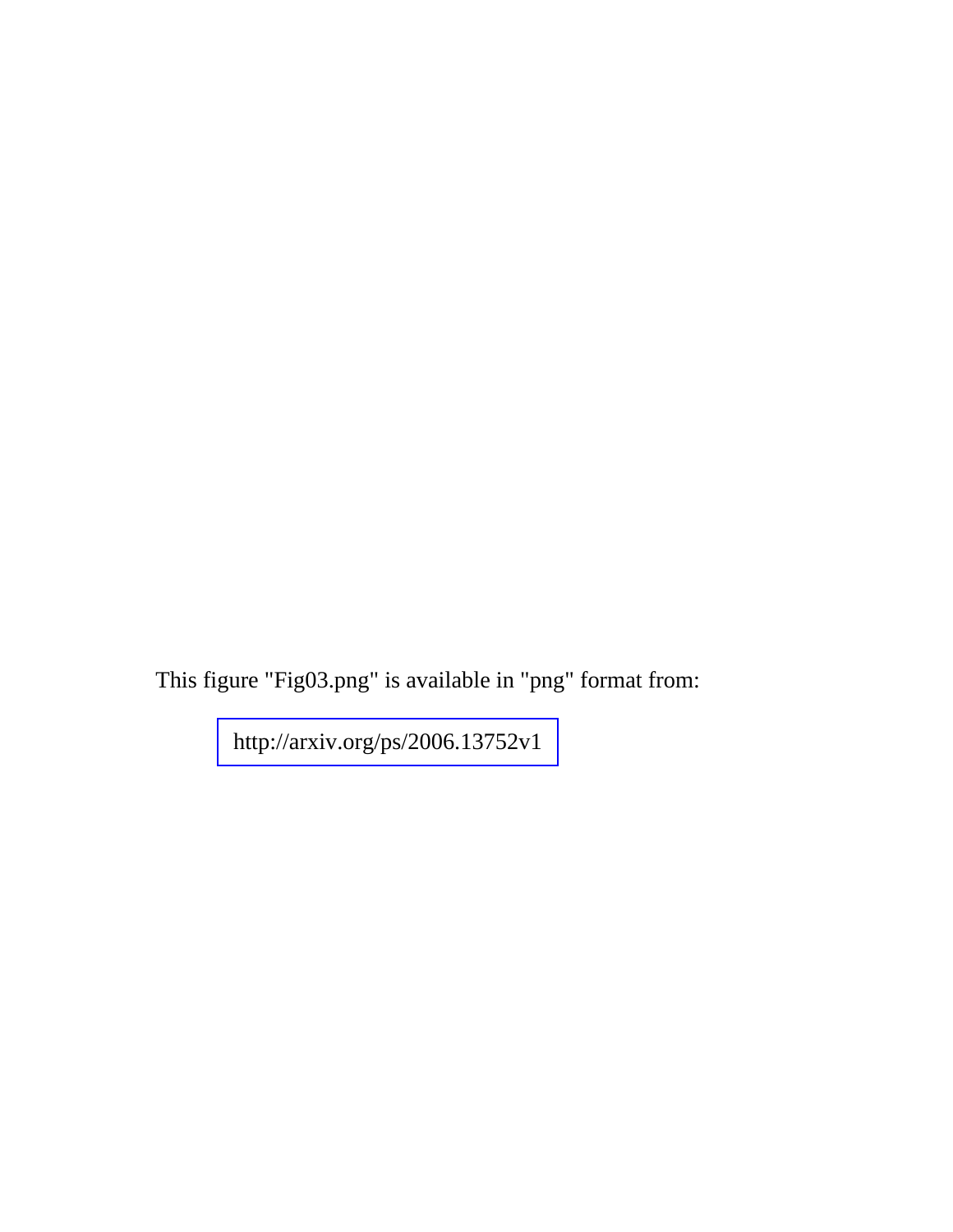This figure "Fig04.png" is available in "png" format from: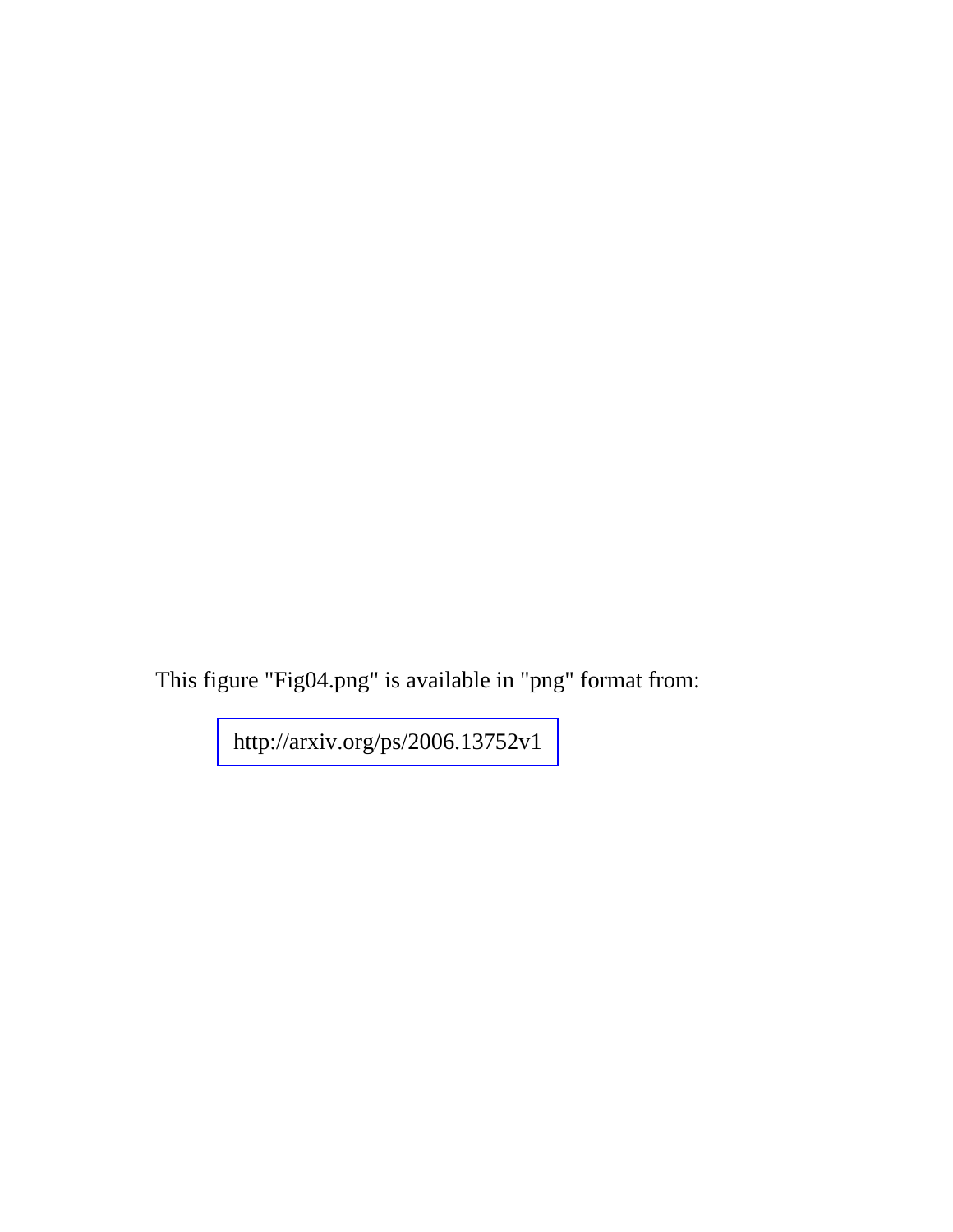This figure "Fig05.png" is available in "png" format from: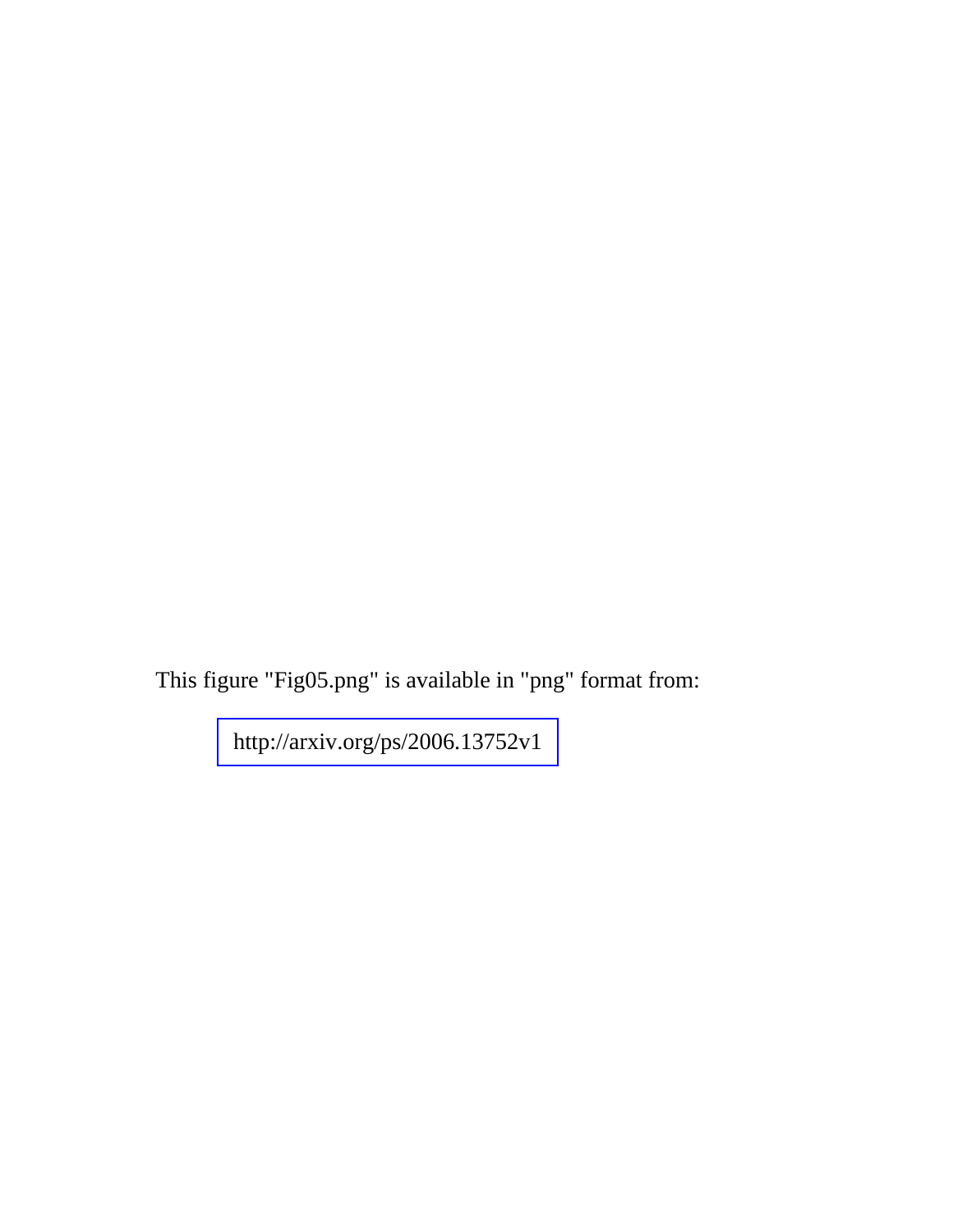This figure "Fig06.png" is available in "png" format from: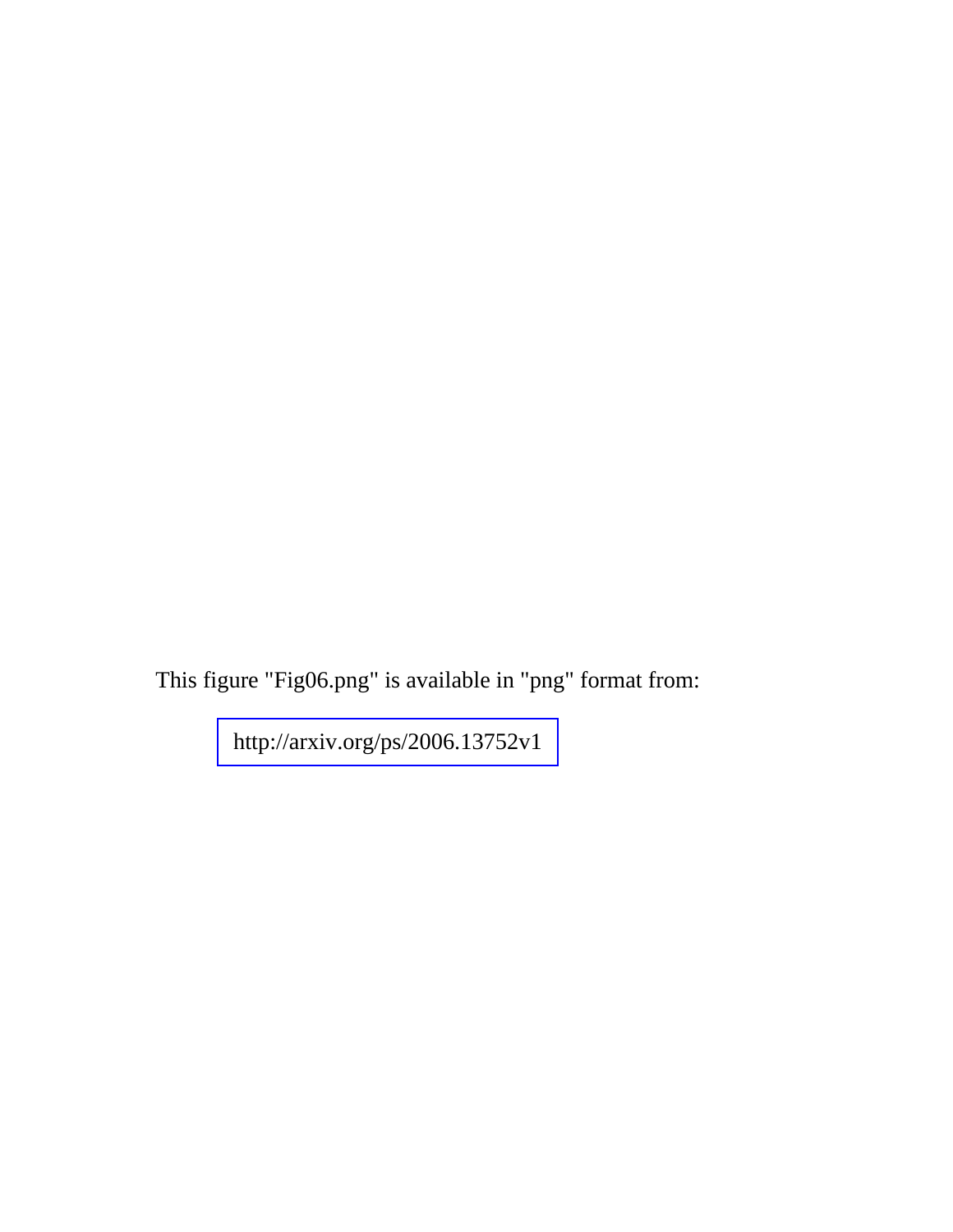This figure "Fig07.png" is available in "png" format from: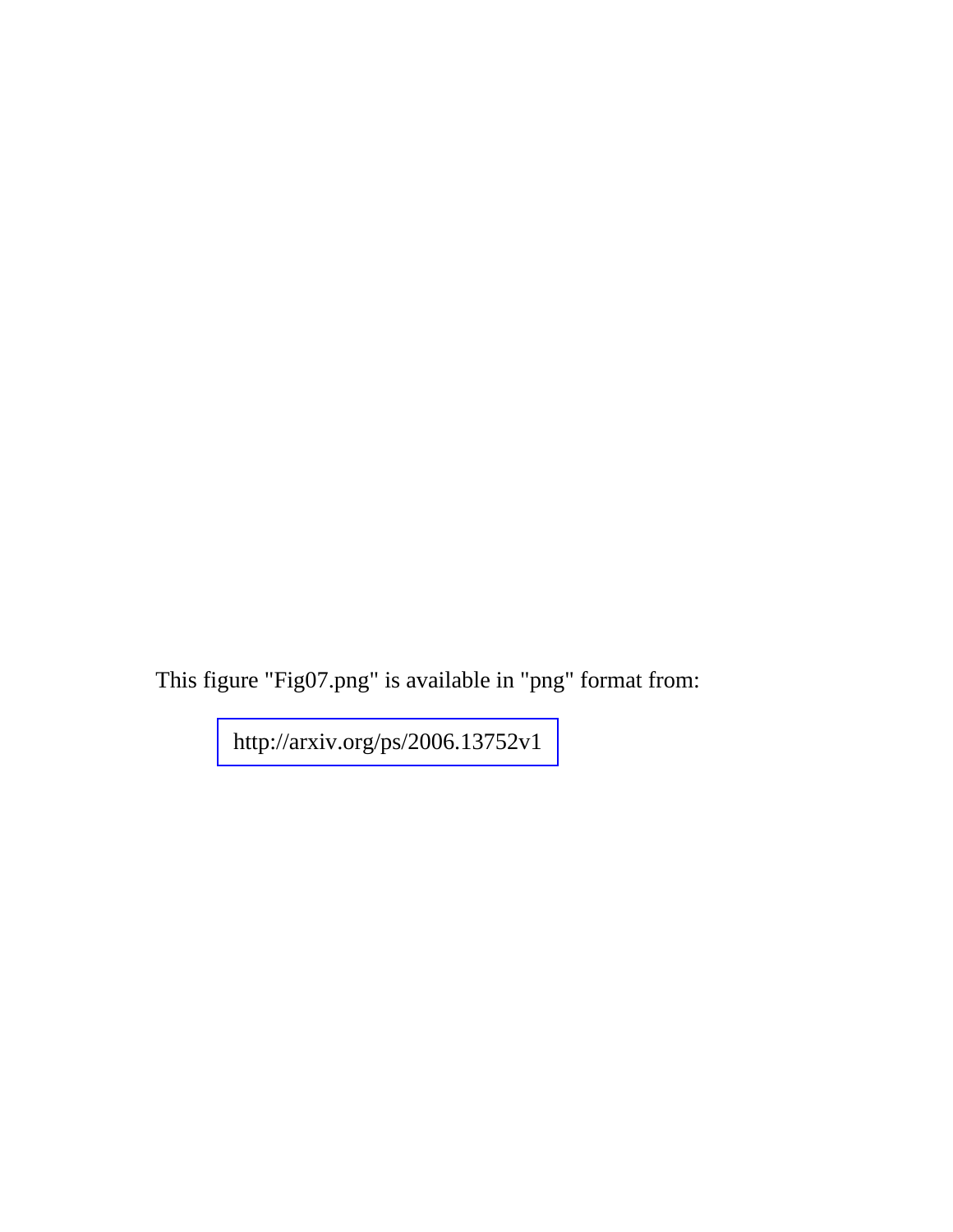This figure "example\_Argentina.png" is available in "png" format from: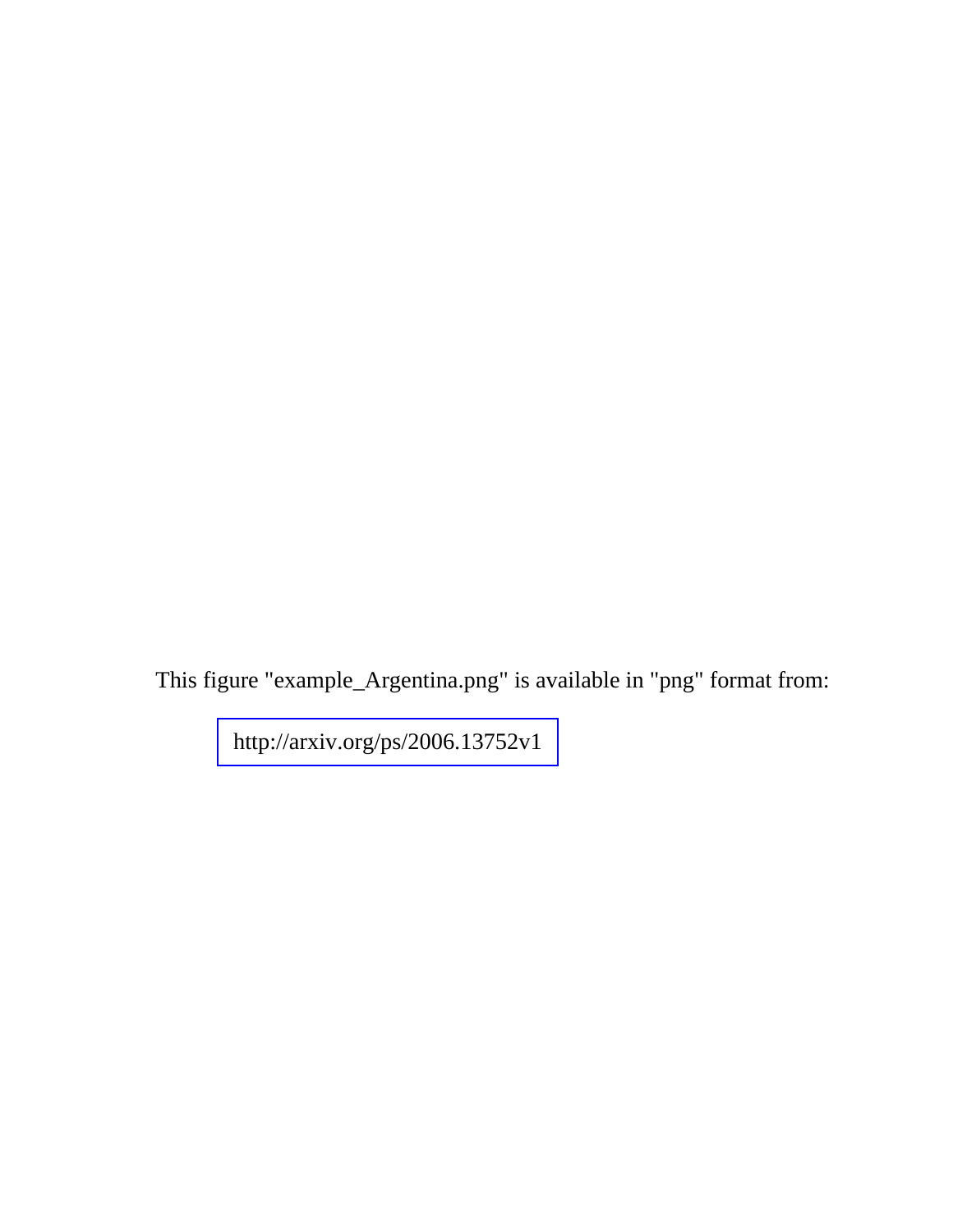This figure "example\_Brazil.png" is available in "png" format from: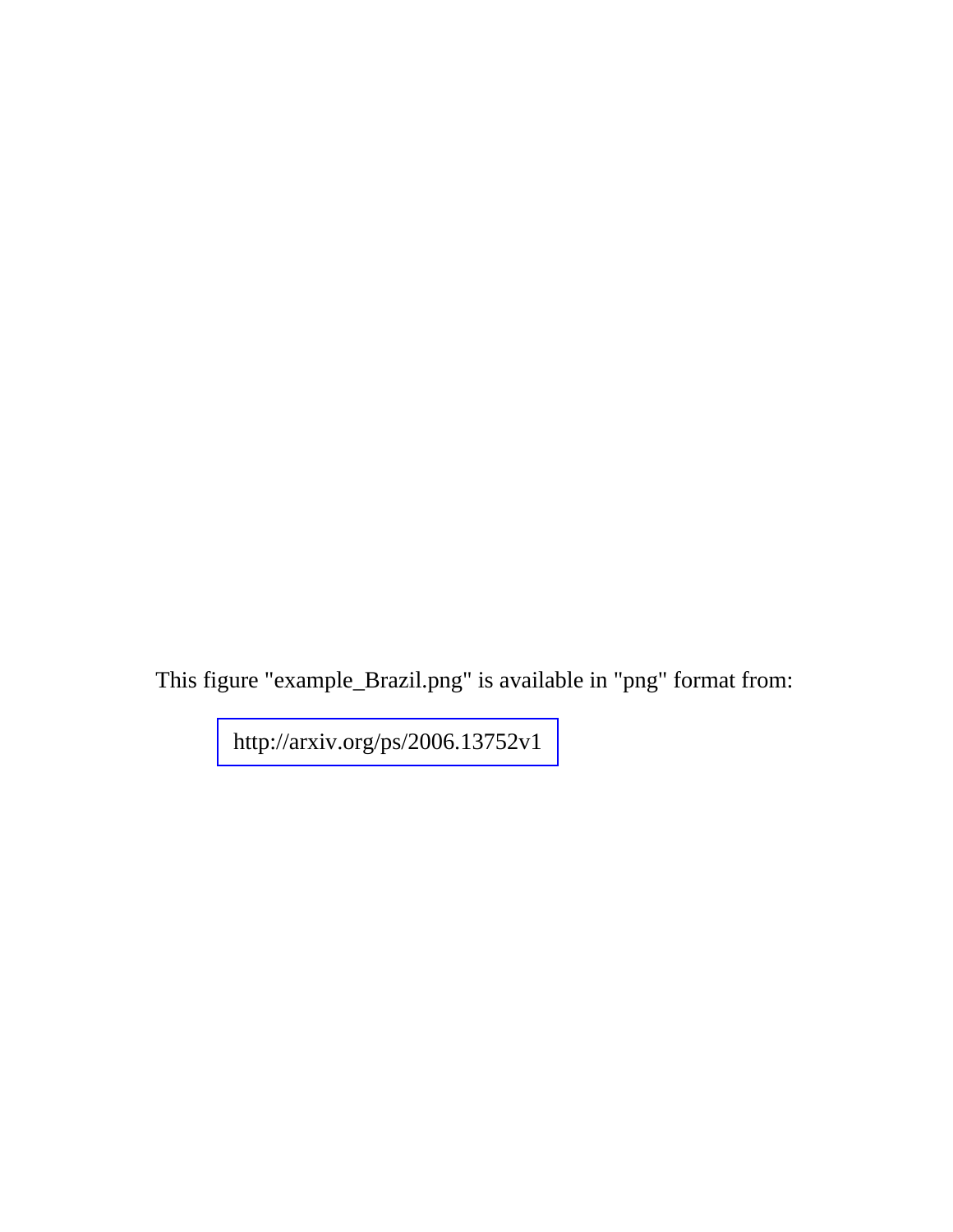This figure "example\_France.png" is available in "png" format from: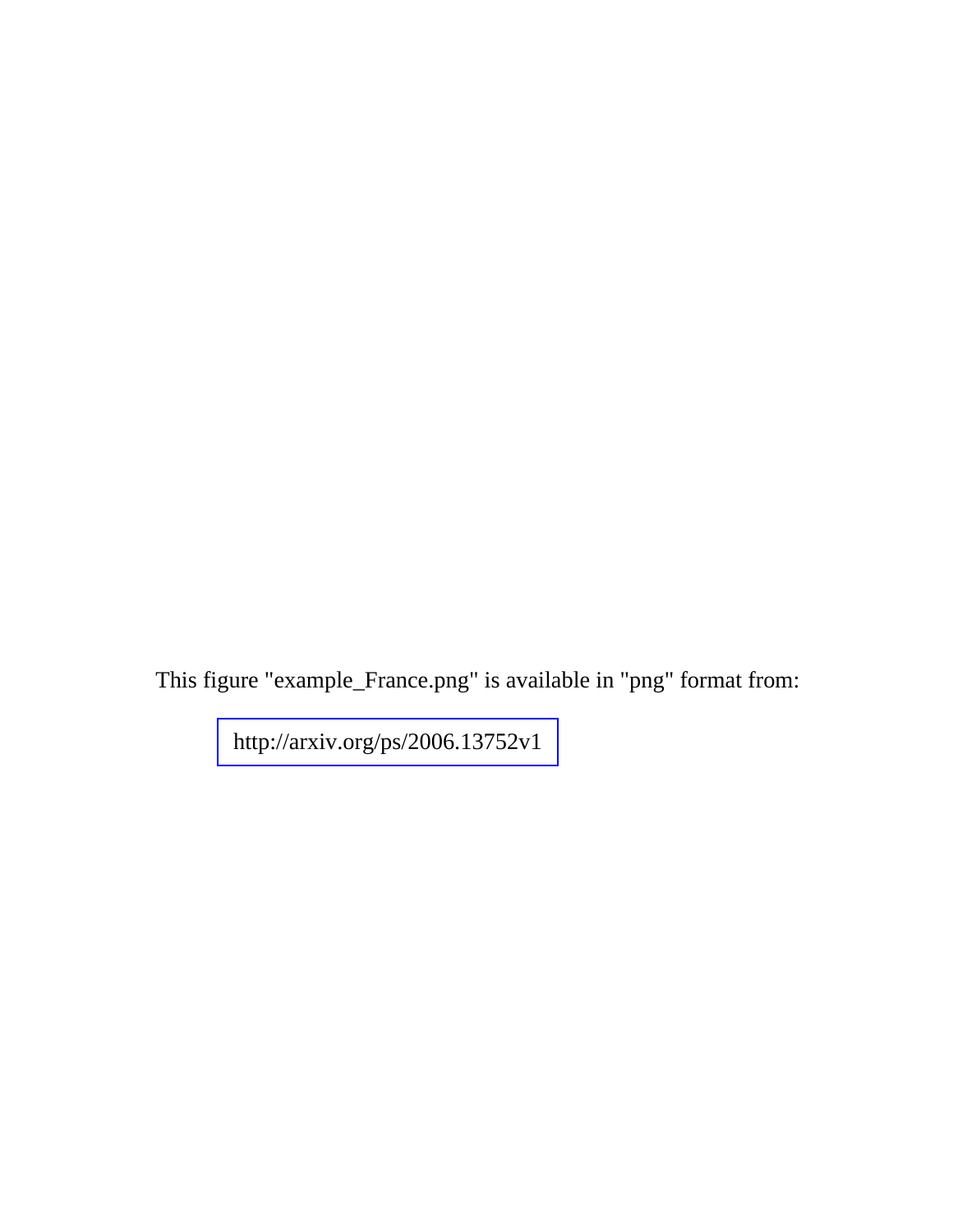This figure "example\_Italy.png" is available in "png" format from: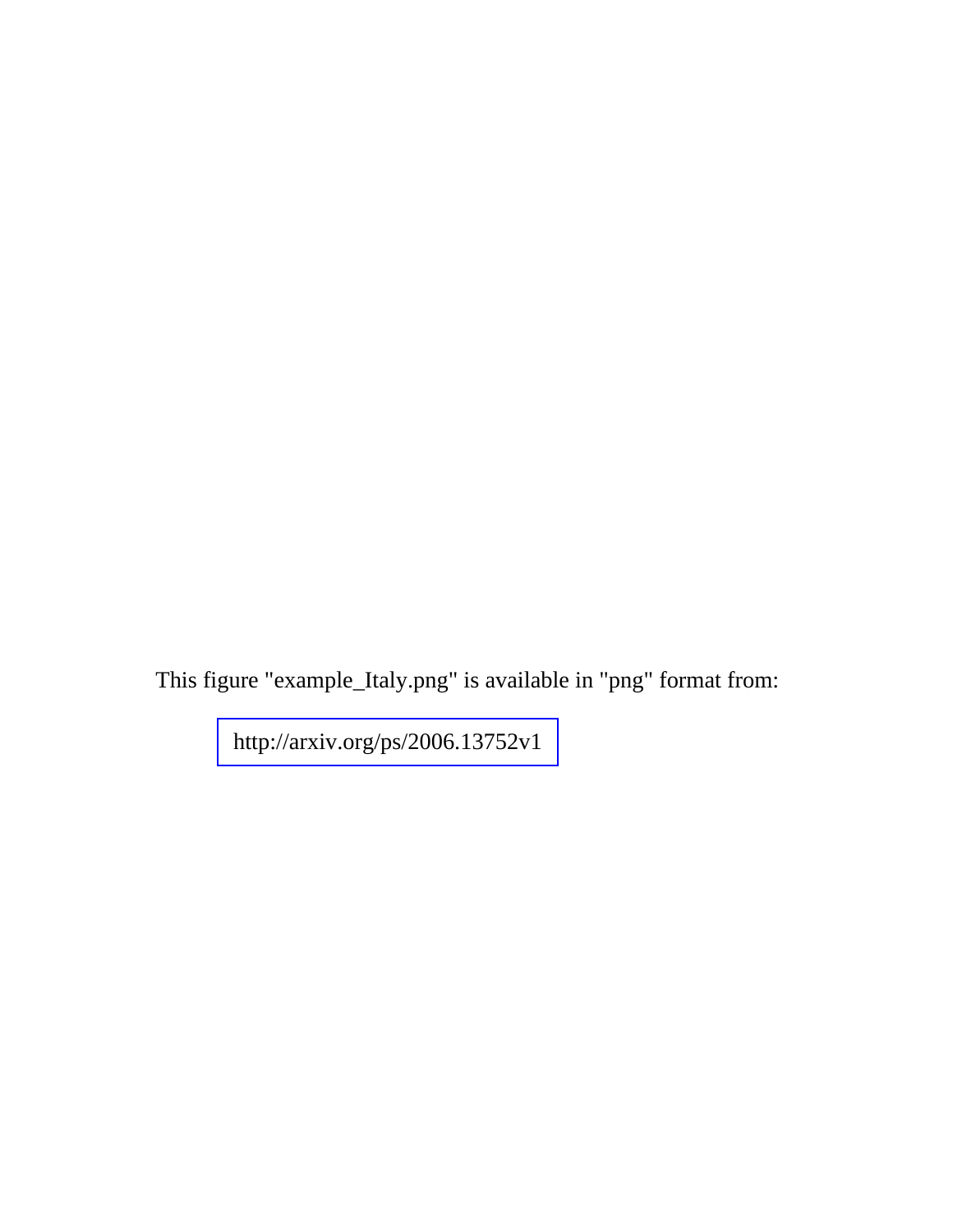This figure "example\_Mexico.png" is available in "png" format from: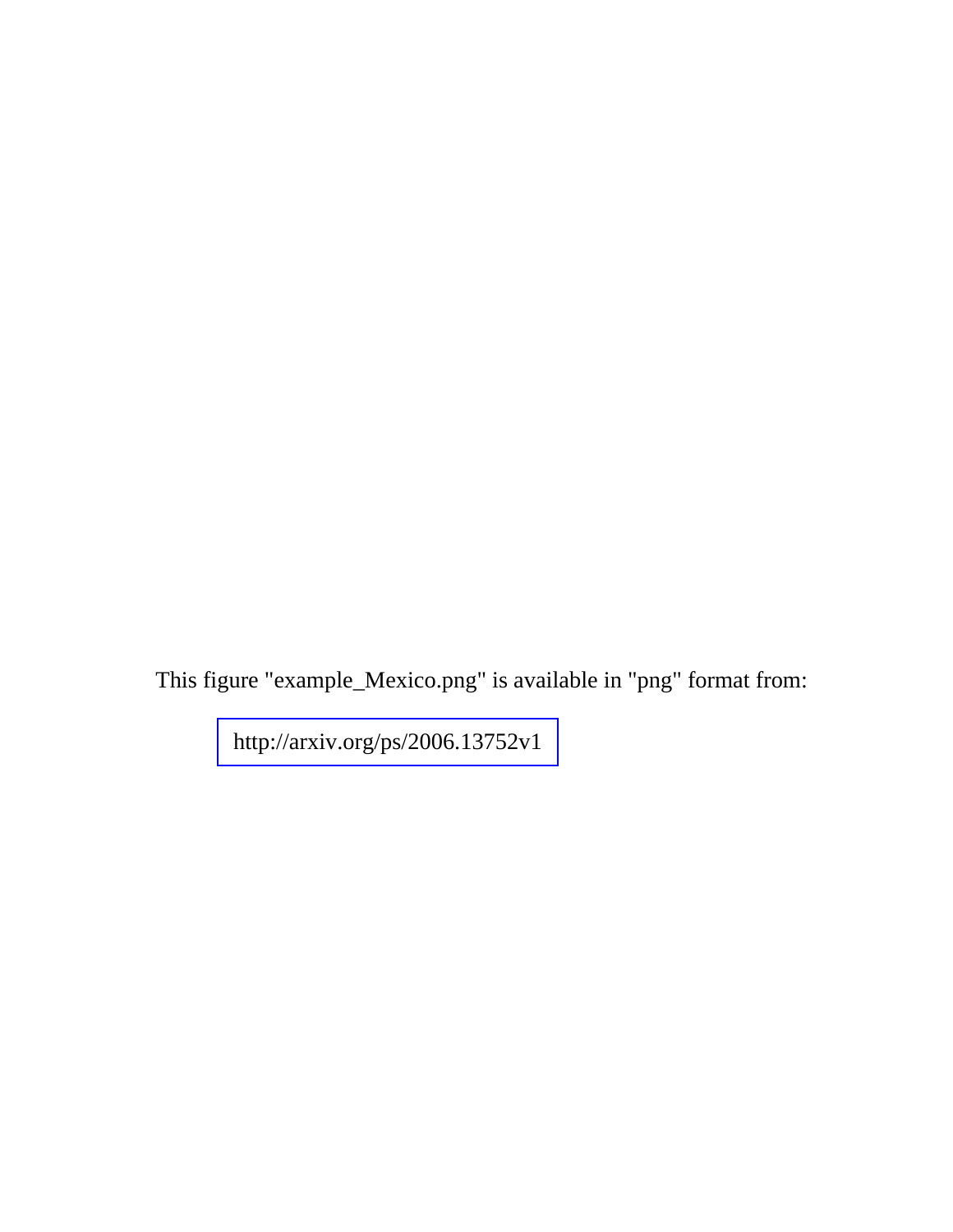This figure "example\_Spain.png" is available in "png" format from: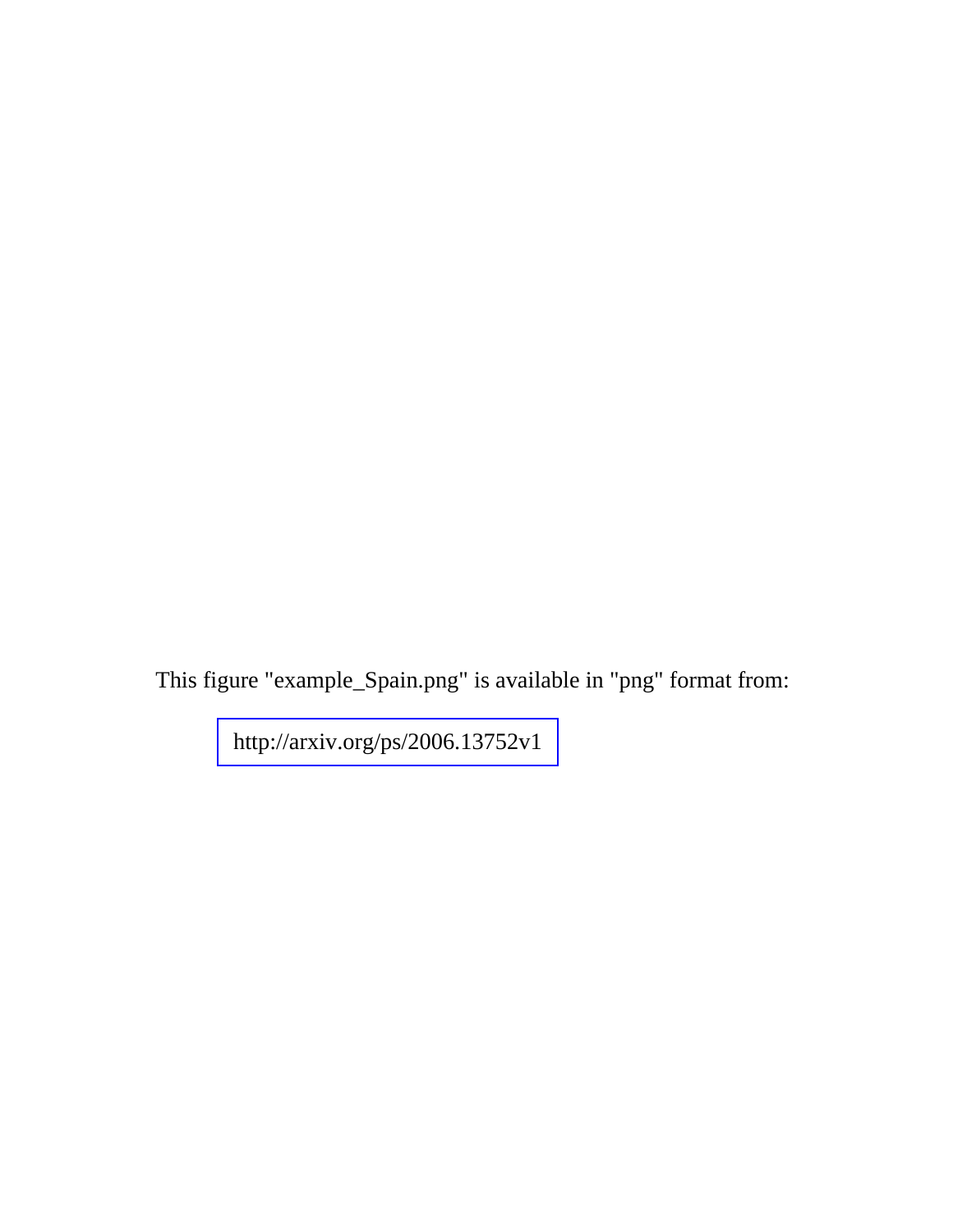This figure "example\_UK.png" is available in "png" format from: